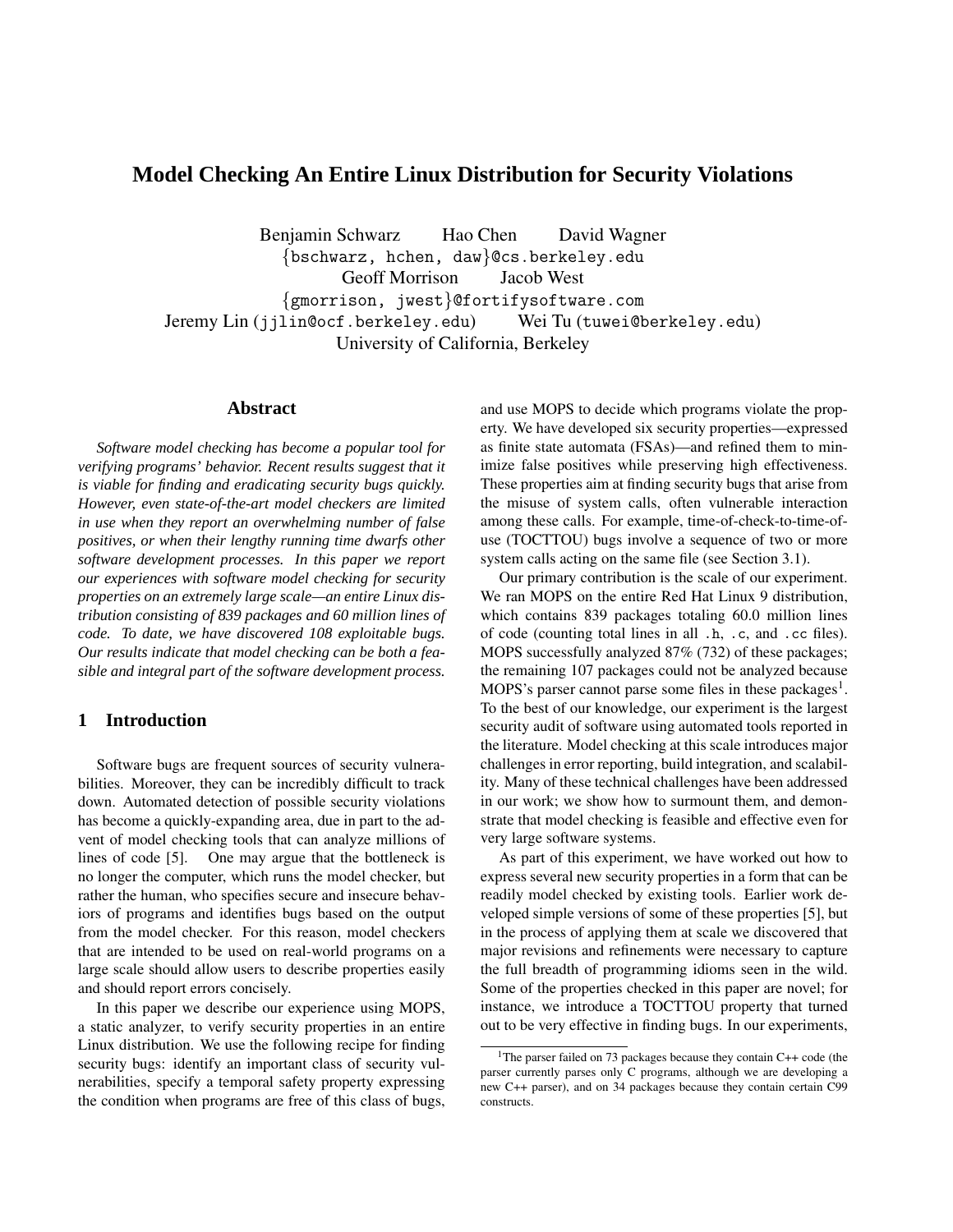we focused on finding bugs rather than proving their absence. Verification is difficult, especially since MOPS is not completely sound because it does not yet analyze function pointers and signals. However, we expect that our techniques could point the way to formal verification of the absence of certain classes of bugs, as better model checkers are developed in the future.

The technical contributions of this paper are threefold: 1) We show how to express six important security properties in a form that can be model checked by off-the-shelf tools; 2) We report on practical experience with model checking at a very large scale, and demonstrate for the first time that these approaches are feasible and useful; 3) We measure the effectiveness of MOPS on a very large corpus of code, characterizing the false positive and bug detection rates for different classes of security bugs.

Section 2 provides an overview of MOPS and the challenges in handling such a large number of diverse programs. Section 3 describes our security properties and the bugs that we have found in checking these properties. Section 4 reviews related work in model checking, software verification, and security. We conclude in Section 5. MOPS is freely available from mopscode.sourceforge.net.

### **2 The MOPS Model Checker**

MOPS is a static (compile time) analysis tool that model checks whether programs violate security properties [6]. Given a security property—expressed as a finite-state automaton (FSA) by the user—and the source code for a program, MOPS determines whether any execution path through the program might violate the security property.

In more detail, the MOPS process works as follows. First, the user identifies a set of security-relevant operations (e.g., a set of system calls relevant to the desired property). Then, the user finds all the sequences of these operations that violate the property, and encodes them using an FSA. Meanwhile, any execution of a program defines a *trace*, the sequence of security-relevant operations performed during that execution. MOPS uses the FSA to monitor program execution: as the program executes a security-relevant operation, the FSA transitions to a new state. If the FSA enters an *error state*, the program violates the security property, and this execution defines an *error trace*.

At its core, MOPS determines whether a program contains any feasible traces (according to the program's source code) that violate a security property (according to the FSA). Since this question is generally undecidable, MOPS errs on the conservative side: MOPS will catch all the bugs for this property (in other words, it is sound, subject to certain requirements [6]), but it might also report spurious warnings. This requires the user to determine manually whether each error trace reported by MOPS represents



## **Figure 1. An FSA illustrating the use of pattern variables.**

a real security hole.

**Specification of Security Properties.** MOPS provides a custom property language for specifying security properties. The MOPS user describes each security-relevant operation using a syntactic pattern similar to a program's abstract syntax tree (AST). With wildcards, these patterns can describe fairly general or complex syntactic expressions in the program. The user then labels each FSA transition using a pattern: if the pattern matches an AST in the program during model checking, the FSA takes this transition.

To extend the expressiveness of these patterns, we introduced *pattern variables*, which can describe repeated occurrences of the same syntactic expression. For instance, if X denotes an pattern variable, the pattern  $f(X, X)$  matches any call to the function  $f$  with two syntactically identical arguments. In any error trace accepted by an FSA, the pattern variable  $X$  has a single, consistent instantiation throughout the trace.

Formally, let  $\Sigma$  denote the set of ASTs. We may view a program trace as a string in  $\Sigma^*$ , and a property B as a regular language on  $\Sigma^*$ .<sup>2</sup> Pattern variables provide existential quantification over the set of ASTs. For instance, the pattern  $\exists X. f(X, X)$  matches any call to f whose two arguments, once parsed, yield the same syntax subtree. If  $B(X)$  is a language with an unbound pattern variable  $X$ , the language  $\exists X.B(X)$  accepts any trace  $t \in \Sigma^*$  where there exists an AST  $A'$  so that  $B(A')$  accepts t. In other words, if  $L(B)$ denotes the set of error traces accepted by the language B, we define  $L(\exists X.B(X)) = \cup_{A'} L(B(A'))$ . We use the convention that unbound pattern variables are implicitly existentially quantified at the outermost scope.

For instance, the FSA shown in Figure 1 accepts any trace containing a call to  $f$  followed by a call to q with the same syntactic argument. This property would accept traces such as  $\langle f(0), g(0) \rangle$ ,  $\langle f(a), g(a) \rangle$ , or  $\langle f(0), f(1), h(3), g(1) \rangle$  as error traces, but not  $\langle f(0), g(1) \rangle$ . See Appendix A for the algorithm we use to implement pattern variables.

**Scalability.** Since we aim at analyzing hundreds of large, real application, MOPS must be scalable in several senses. First, MOPS must run quickly on large programs. Second,

<sup>&</sup>lt;sup>2</sup>Because the property can be described by an FSA, it is a regular language.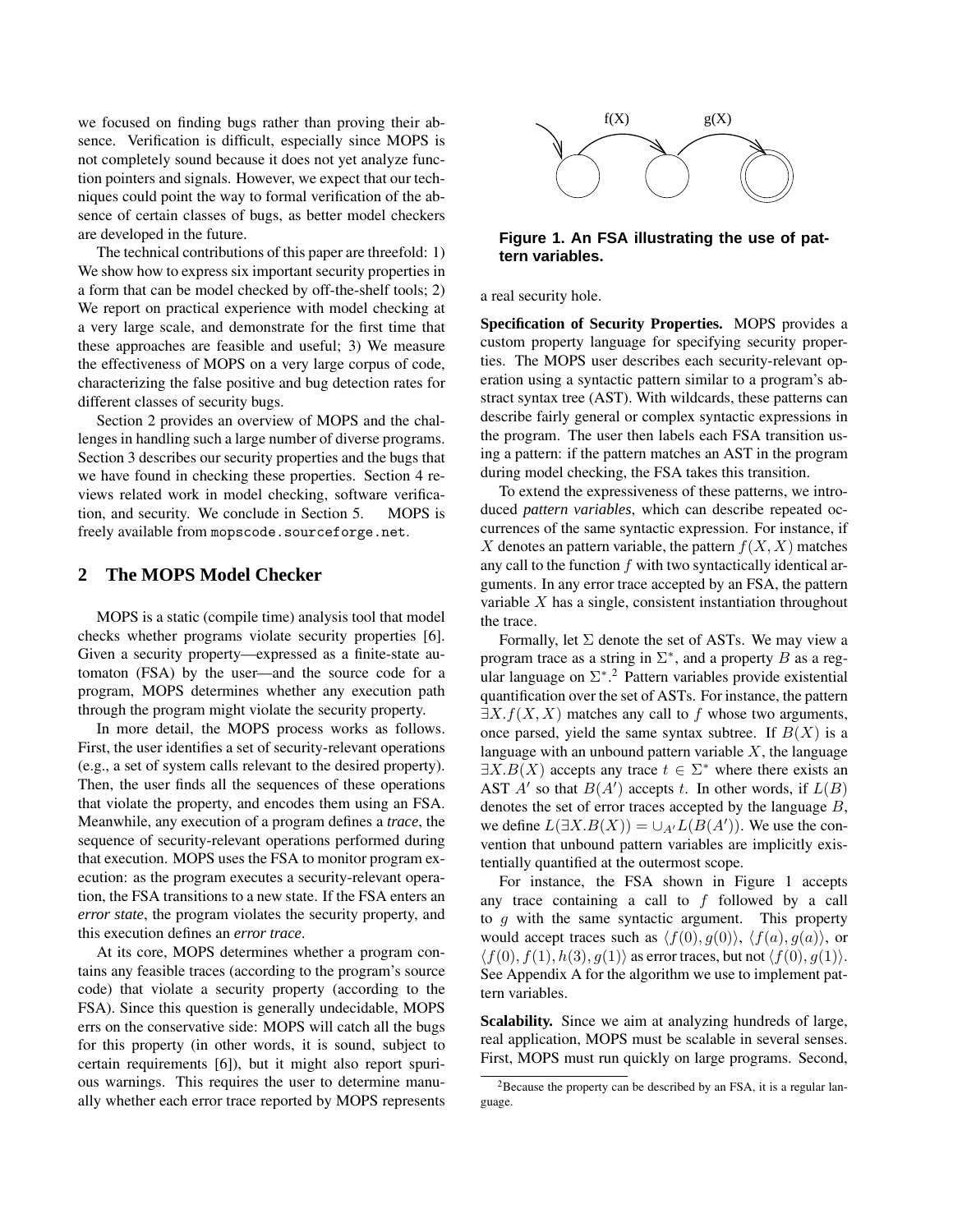| Property                         | <b>Reported Warnings</b> | <b>Real Bugs</b> | Section    |
|----------------------------------|--------------------------|------------------|------------|
| <b>TOCTTOU</b>                   | 790                      | 41               | 3.1        |
| <b>Standard File Descriptors</b> | 56                       | 22               | 3.2        |
| <b>Temporary Files</b>           | 108                      | 34               | 3.3        |
| strncpy                          | 1378                     | $11*$            | 3.4        |
| Chroot Jails                     |                          | $\theta$         | Appendix C |
| Format String                    | (too many)               | (unknown)        | Appendix D |
| Total                            | 2333                     | 108              |            |

**Table 1. Overview of Results.**

MOPS must run on different application packages without requiring the user to tweak each package individually.

MOPS achieved good performance through the use of *compaction* [6]. The basic idea is that, for any given property, most of the operations in the program are irrelevant to the property. By checking only those relevant operations in the program, MOPS runs much faster and requires much less memory. Compaction is extremely useful in keeping MOPS's runtime within reasonable limits in our experiments.

We have put much effort into integrating MOPS with existing build processes, including make, rpmbuild, and others. By interposing on gcc, the model checker seesthe same code that the compiler sees. As a result, running MOPS on numerous software packages is as easy as invoking a MOPS script with the names of these packages. This ease of use has been critical to our success in checking such a large number of packages.

**Error Reporting.** MOPS reports potential errors in a program using error traces. A typical problem with reporting error traces is that a single bug can cause many (sometimes infinitely many) error traces. To avoid overloading the user, MOPS divides error traces into groups such that each group contains all the traces caused by the same bug. More precisely, two traces belong to the same group if the same line of code in both traces causes the FSA to enter an error state for the first time via the same transition<sup>3</sup>. The user can then examine a representative trace from each group to determine whether this is a bug and, if so, to identify the cause of the bug.

Not all error traces identify real bugs: imprecision in the analysis causes spurious traces. MOPS provides an HTMLbased user interface (Appendix B) where the user can examine traces very rapidly. The user, however, does spend time identifying false positives, so the cost of using MOPS correlates roughly to the number of trace groups, each of which the user has to examine. In our experiments, we quantify the cost of using MOPS by measuring the number of false positives, counting only one per trace group.

**Resource Usage.** The running time of the model checker is usually dwarfed by the time a human spends perusing error traces. Still, since our goal is to audit entire distributions, we have aimed to make computation time small. We timed the process of model checking several of our properties against all of Red Hat 9. Using MOPS to look for TOCTTOU vulnerabilities (filesystem races) among all Red Hat 9 packages requires about 1 GB of memory and takes a total of 465 minutes—a little less than 8 hours—on a 1.5 GHz Intel Pentium 4 machine. Detecting temporary file bugs takes 340 minutes of CPU time and about the same memory footprint. The observed wall-clock time was between 20% and 40% more than the CPU time. MOPS produces an extraordinary amount of output, and is required to read in extremely large control flow graphs; I/O thus constitutes a significant portion of this running time, although it is dominated by the time needed for model checking itself.

Also of chief concern to us was being able to audit manually all error traces produced by MOPS. Error trace grouping was a huge time saver: a typical group has more than 4 traces, but some groups contain more than 100 traces. The amount of human effort that was spent auditing the error groups is roughly proportional to the total number of groups. We spent about 100 person-hours auditing error reports from the TOCTTOU property, 50 person-hours for the temporary file property, and less for the other properties. Several of us were undergraduate students who had no prior experience with MOPS prior to joining this project.

### **3 Checking Security Properties**

We developed six security properties. Table 1 shows a summary of the bugs discovered. For each property, the table shows the number of warnings reported by MOPS, the number of real bugs, and the section that describes detailed findings on this property. We will describe four properties in detail, explain the model checking results, and show representative bugs and vulnerabilities that we discovered in this section. We will defer the discussion on the last two properties, on which we did not find real bugs, to the appendix.

Red Hat Linux 9 consists of 839 packages with 60.0

<sup>&</sup>lt;sup>3</sup>This implies that both traces enter the same error state. An FSA may contain multiple error states, corresponding to different kinds of bugs.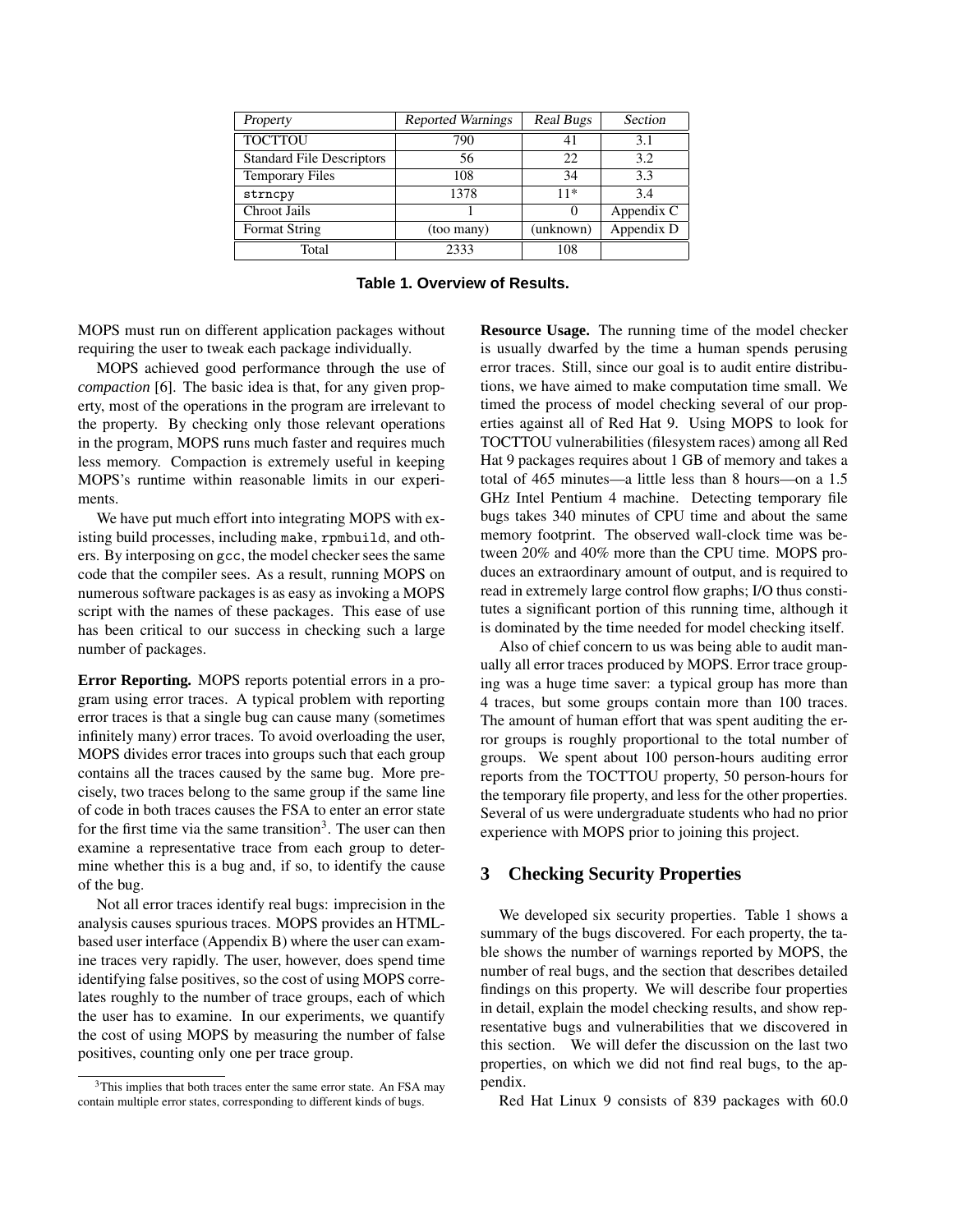million lines of code, the majority of which are integerstyle programs written in C. They can all be built using the rpmbuild tool. The largest of the packages is around 4667K lines of code, and the smallest is less than a thousand.

## **3.1 TOCTTOU**

Race condition attacks have perennially plagued secure systems. One common mistake is that a program checks the access permission of an object and, if the check succeeds, makes a privileged system call on the object. For example, one notorious error involves the access() and open() system calls. Consider a program running as root (e.g., setuid root, or executed by root) executing the following code fragment:

if (access(pathname, R\_OK) == 0) fd = open(pathname, O\_RDONLY);

The programmer is attempting to enforce a stricter security policy than the operating system. However, the kernel does not execute this sequence of system calls atomically— so if there is a context switch between the two calls or if the program is running on a multiprocessor system, another program may change the permission of the object. When the above program resumes its execution, it then blindly performs open() even though the user should no longer have access permission to the object.

Another example comes from UNIX folklore. It is well known that the root user should not recursively remove files inside directories that may be writable by other users. For example, "rm -rf /tmp" is a dangerous command, even if root has verified that the directory / tmp contains no symlink to other parts of the file system. The reason is that after rm verifies that a directory is not a symlink but before it enters the directory to delete the files within, an adversary may replace the directory with a symlink to another part of the file system, therefore tricking rm into deleting that part of the file system.

Many of the vulnerabilities that we found are exploitable when two users share access to some portion of the file system, and one user is operating on the shared portion while the other mounts an attack by replacing symbolic links. Although programs commonly attempt to ensure that they do not follow symbolic links before doing dangerous operations like unlink(), they often check it incorrectly and are susceptible to TOCTTOU attacks as a result.

We have experimented with several different FSAs to capture these types of vulnerabilities. In our first attempt, we chose an FSA that had two transitions—one from the start state to an intermediate state, and the other from the intermediate state to the accepting state. Both transitions



```
chroot(f), creat(f), execv(f), execve(f),
execl(f), execlp(f), execvp(f), execle(f),
lchown(f), mkdir(f), fopen(f), remove(f),
tempnam(f), mknod(f), open(f), quotactl(f),
rmdir(f), truncated(f), umount(f), unlink(f),
uselib(f), utime(f), utimes(f), link(f), mount(f),
\texttt{name}(f), \texttt{symlink}(f).
```
Non-filename arguments are omitted.

## **Figure 2. A refined FSA for finding TOCTTOU (file system race condition) vulnerabilities.**

were defined on the union of the file system calls that access the file system using a pathname argument. However, we found that this naive property results in too many false positives—for example, chdir(".") followed by a chdir(".") would trigger a false positive. Typically these situations arise when a single system call is located inside of a loop, and both transitions in the FSA are made as a result of executing the same line of code. Since these are obviously not security holes, we decided to separate out the file system calls that can be classified as "checks" from those that are "uses".

We refined the property by dividing the file system calls into two distinct sets. Figure 2 shows the general structure of the FSA. We assume here, and in subsequent illustrations, that there is an implicit *other* transition from every state back to itself; if none of the normal outgoing transitions match, the *other* transition is taken, and the FSA stays in the same state. The intuition is as follows: a call to *Check(f)* is probably intended to establish an invariant (e.g., "*f* is not a symlink"), and a call to *Use(f)* might rely on this invariant. Of course, these invariants might be violated in an attack, so *Check(f)* followed by *Use(f)* may indicate a TOCTTOU vulnerability. This refined property is much more manageable and finds most of the bugs we are interested in. However, the more general property is capable of finding some bugs which the narrower TOCTTOU cannot—for example,  $\text{create}(f)$  followed by  $\text{chmod}(f)$ .

The types of vulnerabilities we have found can be classified under the following categories: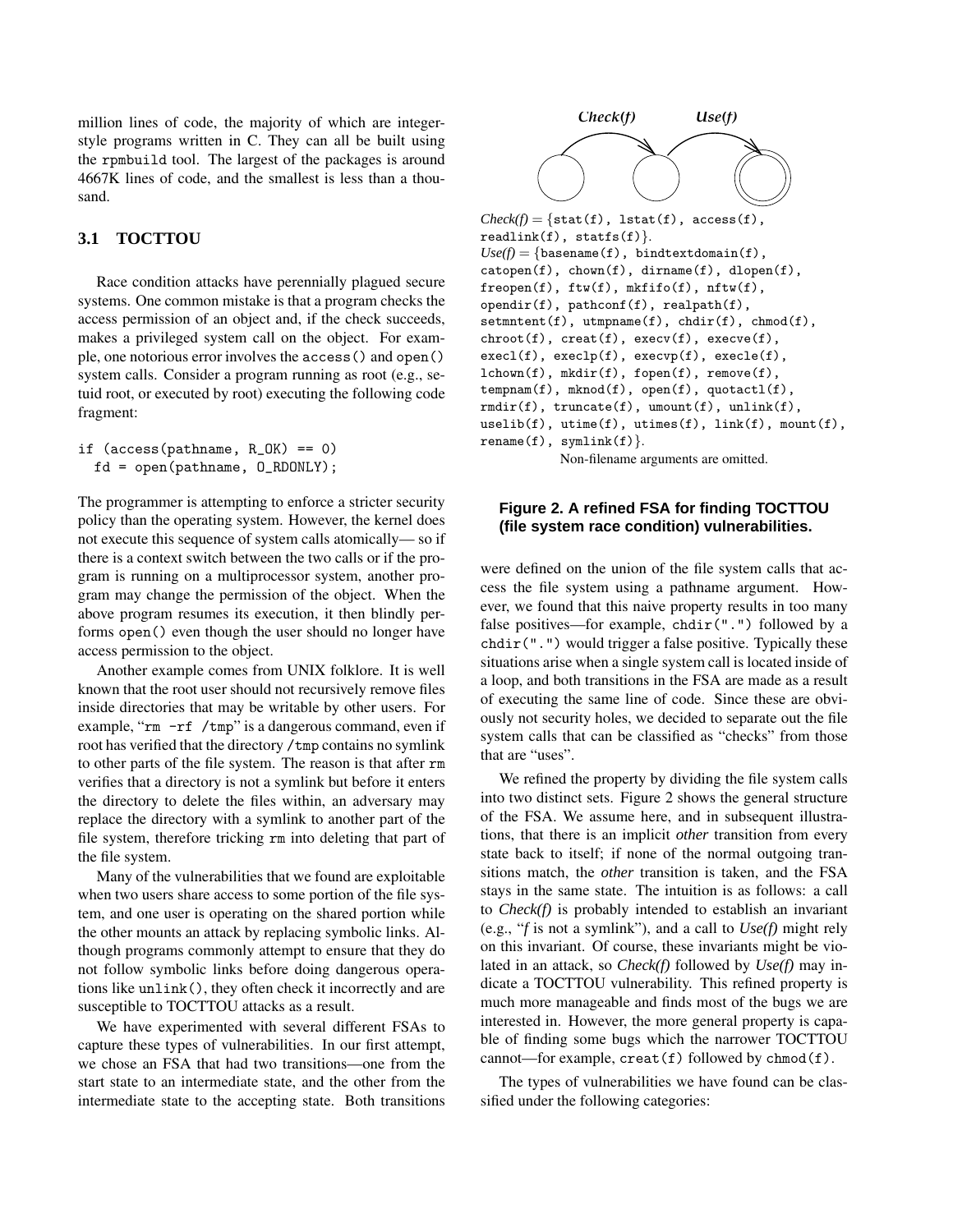- 1. [Access Checks] A check is performed—often by a program running as root—on file access permissions. The result of the check is then used to determine whether a resource can be used. The  $access(f)$  and open(f) race at the beginning of this section illustrates this class of bugs.
- 2. [Ownership Stealing] A program may stat() a file to make sure it does not exist, then open() the file for writing. If the O EXCL flag is not used, an attacker may create the file after the stat() is performed, and the program will then write to a file owned by the attacker. We consider this a vulnerability, because the program may disclose sensitive information.
- 3. [Symlinks] Vulnerabilities due to symbolic links arise when two users share the same portion of the file system. One user can change a file to a symlink to trick the other user to mistakenly operate on an unexpected file. The method of such an attack depends on whether the system call follows symlinks. Broadly, there are two classes of system calls:
	- (a) [Syscalls that follow symlinks] Many system calls will follow symbolic links that occur anywhere in the pathname passed to them. These present no barrier to attack.
	- (b) [Syscalls that don't follow symlinks] Other system calls avoid following symbolic links if they occur in the last component of their pathname argument. For instance, if c is a symbolic link to d, calling unlink("/a/b/c") will delete the symbolic link itself rather than the target of the link: it deletes /a/b/c, not /a/b/d. However, many programmers do not realize that these calls will gladly follow any symlinks that occur in earlier components of the pathname. For example, if b is a symlink to ../etc, then unlink("/a/b/passwd") will delete the password file /etc/passwd. Consequently, to attack this second class of system calls, it suffices for the attacker to tamper with one of the intermediate components of the path.

Table 2 in Appendix E shows all the TOCTTOU bugs we discovered. The third column shows the number of traces that MOPS thought violated the security property, and the last column shows the number of those traces that were actual bugs. We successfully mounted attacks on several programs to verify that the bugs were real. Many bugs we found were not previously known. Some were previously reported (but apparently not yet fixed and not known to us at the time of our experiments). To illustrate the kinds of bugs we found with MOPS, we will show three representative examples of TOCTTOU bugs.

```
# binutils-2.13.90.0.18-9 :: ar #
exists = lstat (to, ks) == 0;
/* Use rename only if TO is not a symbolic
   link and has only one hard link. */
if (! exists || (!S_ISLNK (s.st_mode)
 &  s.st_nlink == 1)) {
 ret = remame (from, to);if (ret == 0) {
    if (exists) {
      chmod (to, s.st_mode & 0777);
      if (chown (to, s.st_uid,
           s.st_gid) >= 0) {
        chmod (to, s.st_mode & 07777);
      }
  ...
```
In our first example, the program *ar* executes the code fragment above to replace an archive file with one of the same name. It calls lstat on the destination file and then checks if the file is a symbolic link. If it is not, *ar* calls rename on the file and then sets the mode of the file. This code, however, is unsafe. An adversary may change the file to be a symbolic link after *ar* checks for symbolic links. Then, *ar* will happily change the mode of whatever the symbolic link points to—assuming the user running *ar* has permission to do so. The attack is applicable when two users have write access to the directory of the archive file.

```
# initscripts-7.14-1 :: minilogd #
/* Get stat info on /dev/log so we can later
   check to make sure we still own it... */
if (stat(_PATH_LOG,&s1) != 0) {
   memset(&s1, '\0', sizeof(struct stat));
}
...
if ( (stat(_PATH_LOG,&s2)!=0) ||
     (s1.st_ino != s2.st_ino ) ||
     (s1.st_ctime != s2.st_ctime)|
     (s1.st_mtime != s2.st_mtime)|
     (s1.st_attribute != s2.st_attribute) ) {
         done = 1;
         we\_own\_log = 0;}
/* If we own the log, unlink it before trying
   to free our buffer. Otherwise, sending the
   buffer to /dev/log doesn't make much sense */
if (we_own_log) {
   perror("wol");
   unlink(_PATH_LOG);
}
```
The second code fragment is taken from the program *minilogd*, which is run by root. This program may unlink \_PATH\_LOG (which is defined to be /dev/log by default) if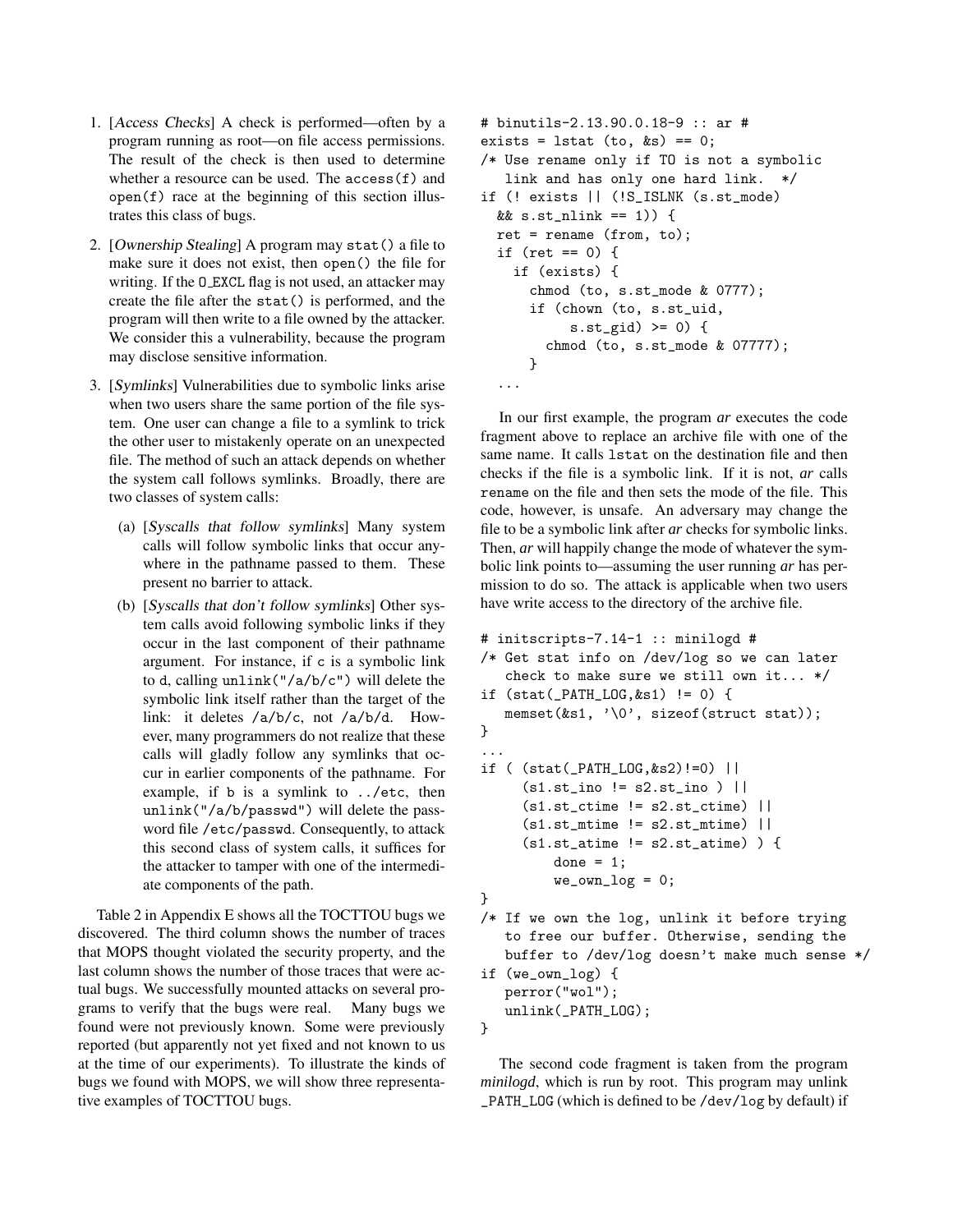it thinks it exclusively owns the file. It compares the timestamps on the file at two different times in the execution of the program and, if they are equal, decides that it exclusively owns the file and then removes the file. However, even if another program modifies the file after *minilogd* checks the timestampes, *minilogd* will still unlink it, possibly corrupting other programs. An additional vulnerability exists when user programs can write to the log file; for instance, if \_PATH\_LOG is defined as something like /home/alice/log instead. In this case, Alice can trick *minilogd* into removing anything on the file system. We have found many vulnerabilities that are similar to the latter case. It is important that these filename constants be checked very carefully when these programs are built, since it may not be obvious to users that defining \_PATH\_LOG to a user-writable file can result in a total compromise of the file system.

```
# zip-2.3-16 :: zip #
  d<sub>-</sub>exists = (LSTAT(d, \&t) == 0);
  if (d_exists) {
    /* respect existing soft and hard links! */
    if (t.st_nlink>1 ||
           (t.st_mode&S_IFMT)==S_IFLNK)
       copy = 1;else if (unlink(d))
       return ZE_CREAT;
  }
```
The final code snippet comes from the widely-used program *zip*. If the destination file already exists, *zip* will move the file to a new location, unlink the old copy, and write the new copy. The program verifies that the file is not a link before calling unlink on it. The attack is applicable when two users share a portion of the file system and one user is running *zip* to write a new file to the shared space. If the other user is malicious, after *zip* calls stat, the user can change the file to be a symbolic link that points to another part of the file system. Since unlink will not follow the last component of a pathname, the attacker would have to change one of the components in the middle of the pathname to a symbolic link. For instance, if Alice is using *zip* to write a file to /shared/alice/afile<sup>4</sup>, Bob can change /shared/alice to be a symbolic link that points to /home/alice. Then the *zip* program running on behalf of Alice will remove /home/alice/afile. Most users will not be aware that using a shared directory enables such attacks, so it seems unfair to blame Alice for doing so. In this case, *zip* does try to do the right thing by checking for symbolic links; it just happens to get the check wrong.

#### **3.2 A Standard File Descriptor Attack**

The first three file descriptors of each Unix process are called *standard file descriptors*: FD 0 for the standard input (*stdin*), FD 1 for the standard output (*stdout*), and FD 2 for the standard error (*stderr*). Several commonly used C standard library functions read from or write to these standard file descriptors; e.g., fgets() reads from *stdin*, printf() writes to *stdout*, and perror() writes to *stderr*. Programs that print information intended for the user to see, or diagnostic information, typically do so on FDs 1 and 2. Customarily, a program starts with its standard file descriptors opened to terminal devices. However, since the kernel does not enforce this convention, an attacker can force a standard file descriptor of a victim program to be opened to a sensitive file, so that he may discover confidential information from the sensitive file or modify the sensitive file.

For example, suppose a victim program is setuid-root<sup>5</sup> and executes the following code:

/\* victim.c \*/ fd = open("/etc/passwd", O\_RDWR); if (!process\_ok(argv[0])) perror(argv[0]);

Then the adversary can run the following attack program to exploit the standard file descriptor vulnerability in the victim program:

```
/* attack.c */
int main(void) {
  close(2);
  execl("victim",
    "foo:<pw>:0:1:Super-User-2:...", NULL);
}
```
This attack works as follows. First, the attack program closes FD 2 and executes victim.c. A child process will inherit the file descriptors from the parent process; consequently, the victim program starts with FD 2 closed. Then, when the victim opens the password file /etc/passwd, the file is opened to the smallest available file descriptor—in this case, FD 2. Later, when the victim program writes an error message by calling perror(), which writes to FD 2, the error message is appended to /etc/passwd. Due to the way the attacker has chosen this error message, the attacker may now log in with superuser privileges. These bugs are particularly dangerous when the attacker can influence the data written to the standard FD.

In the previously discussed vulnerability, the attacker is able to append content to an important system file. One can envision similar attacks on the *stdin* file descriptor in which the attacker can read content from a file that is not intended

<sup>&</sup>lt;sup>4</sup>The suggested scenario requires that the sticky bit is not set. The sticky bit prevents deletion of files and directories for anyone except the creator, even if others have write access. Generally, /tmp has the sticky bit set.

<sup>5</sup>A setuid-root program runs with root privileges, even if it is executed by an unprivileged user.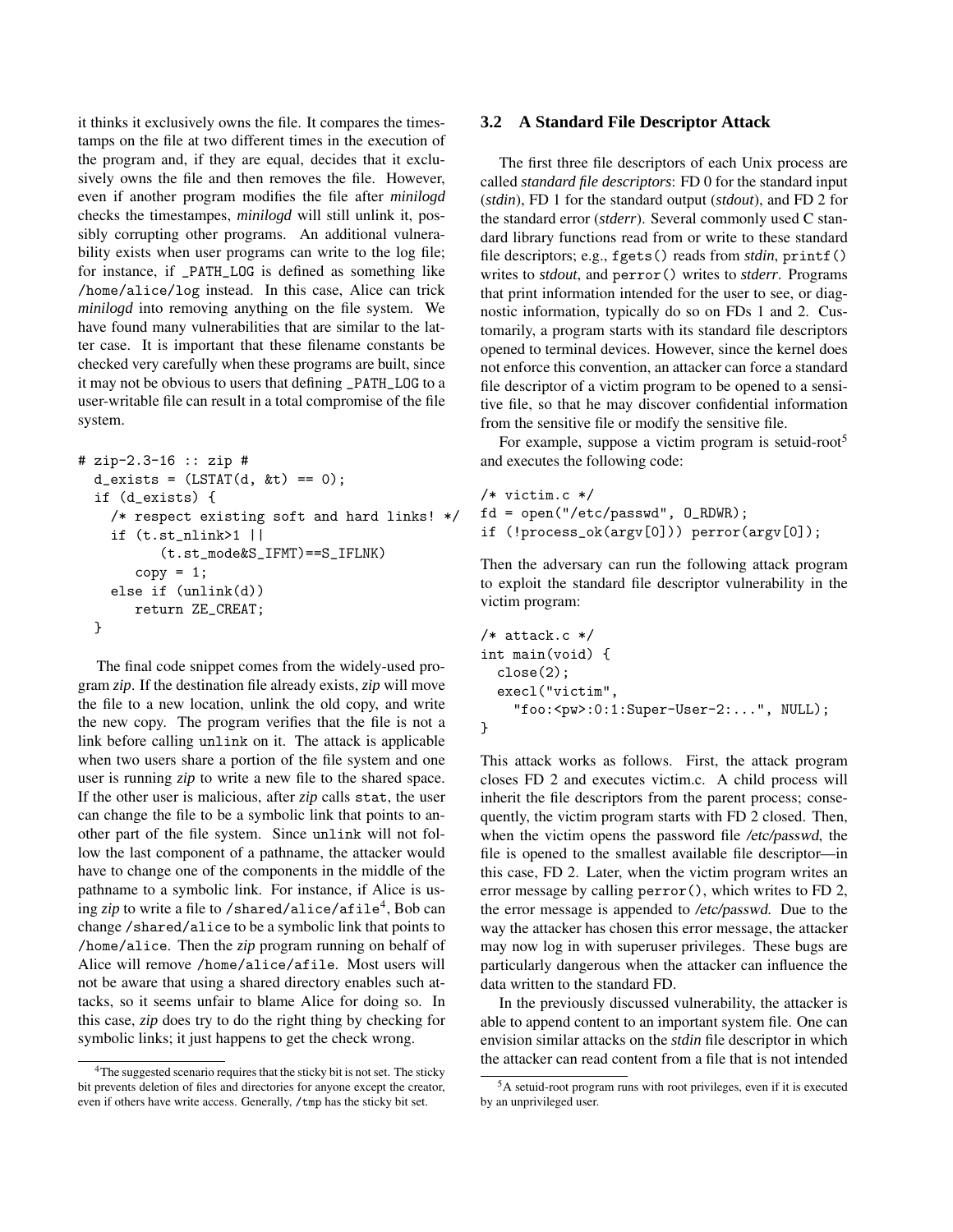

**Figure 3. The structure of an FSA for finding file descriptor vulnerabilities. This FSA tracks the state of the three standard file descriptors across** open() **calls.**

to be publically available. To stage such an attack, the malicious program would first close FD 0, then execute the privileged program containing code that unwittingly tries to read from *stdin*. The vulnerable program will now instead read data that is from the attacker's choosing, and possibly disclose confidential information in the process. Note that the program must relay the information it has learned back to the attacker, either directly or through a covert channel. The latter means of disclosure is impossible to detect using the single program analysis techniques we employ.

The way to prevent these types of attacks is simple—a program that runs as setuid-root should ensure that the three lowest numbered file descriptors are opened to a known safe state prior to carrying out any important operations. A common way to do this is by opening a safe file, such as /dev/null, three times when the program first starts up. In the case that someone tries to attack the program by closing one or more of the file descriptors prior to executing the victim program, no harm is done because they are re-opened to point to /dev/null. This solution is usually acceptable because the overhead is only three system calls. In the case that all 3 FDs were already opened, the program also consumes three file descriptor slots.

We have developed two MOPS properties intended to detect this types of attack. A description of one of the automata is described below; the second is very similar, and we later explain how it is formed.

Our FSA used in this property (see Figure 3) contains eight states that are used to describe a unique combination of the states of the three standard file descriptors 0, 1 and 2. For example, the state OCC represents that FD 0 is open, but FD 1 and FD 2 are closed. The program may start in any of the seven states where at least one of the three standard FDs is closed; the case where all of the standard FDs are initially open is the usual one, and not of interest to an attacker. The starting state will be chosen nondeterministically during the model checking phase to insure all possibilities are explored. Transitions in the FSA occur only along the edges of the cube, as there are no system calls that can change the status of multiple standard file descriptors at once.

The basic FSA structure in Figure 3 is not entirely complete, as we have not shown the error state. For detecting the class of attacks which can cause the vulnerable program to write to arbitrary files, we add a new error state and a transition to the error state when a file that is neither /dev/null nor /dev/tty is opened on FD 1 or 2 in a mode other than readonly. For detecting the class of attacks that may disclose the contents of secret files, we add transitions to the error state from the four states in which FD 0 is closed (COO, COC, CCO, and CCC), and a file other than /dev/null or /dev/tty is opened for reading. These two transitions are seperated into two different automata, to give the two properties.

To save space, we have not labeled the transitions along the edges of the cube. These transitions are taken for system calls that are considered a "safe" open—that is, when /dev/null or /dev/tty is opened. For example, if the current state is COC and a "safe" open is encountered, then the new state is OOC, since the file will be opened on the lowestnumbered available FD.

We have audited the programs that run as setuid root on our Linux distribution, and have identified a number of bugs (but not exploitable vulnerabilities at this time). In many cases, an attacker can cause a setuid program to write data not of her choosing to temporary files, lock files, or PID files (files used to store the process ID of the currently running service). These situations can be potential vulnerabilities if some other program trusts the contents of the PID file. For example, consider a system administration script for restarting some network daemon that executes kill 'cat pidfile'. If the attacker exploits a setuid program that writes to this PID file to introduce a line of the form "*PID*; rm /etc/passwd" into the PID file, then the administration script might unwittingly remove /etc/passwd when it is next run. We have not yet found any fully exploitable scenario like this, but the fact that some setuid programs allow corrupting PID files like this is perhaps room for some concern.

An example of a bug we found in the program *gnuchess*, a chess playing application, follows:

```
int main(int argv, char *argv[]){
   ... BookBuilder(depth, ...); ...
}
void BookBuilder(short depth, ...){
 FILE *wfp,*rfp;
  if (depth == -1 && score == -1) {
    if ((rfp = fopen(BOOKRUN,"r+b")) != NULL) {
     printf("Opened existing book!\n");
```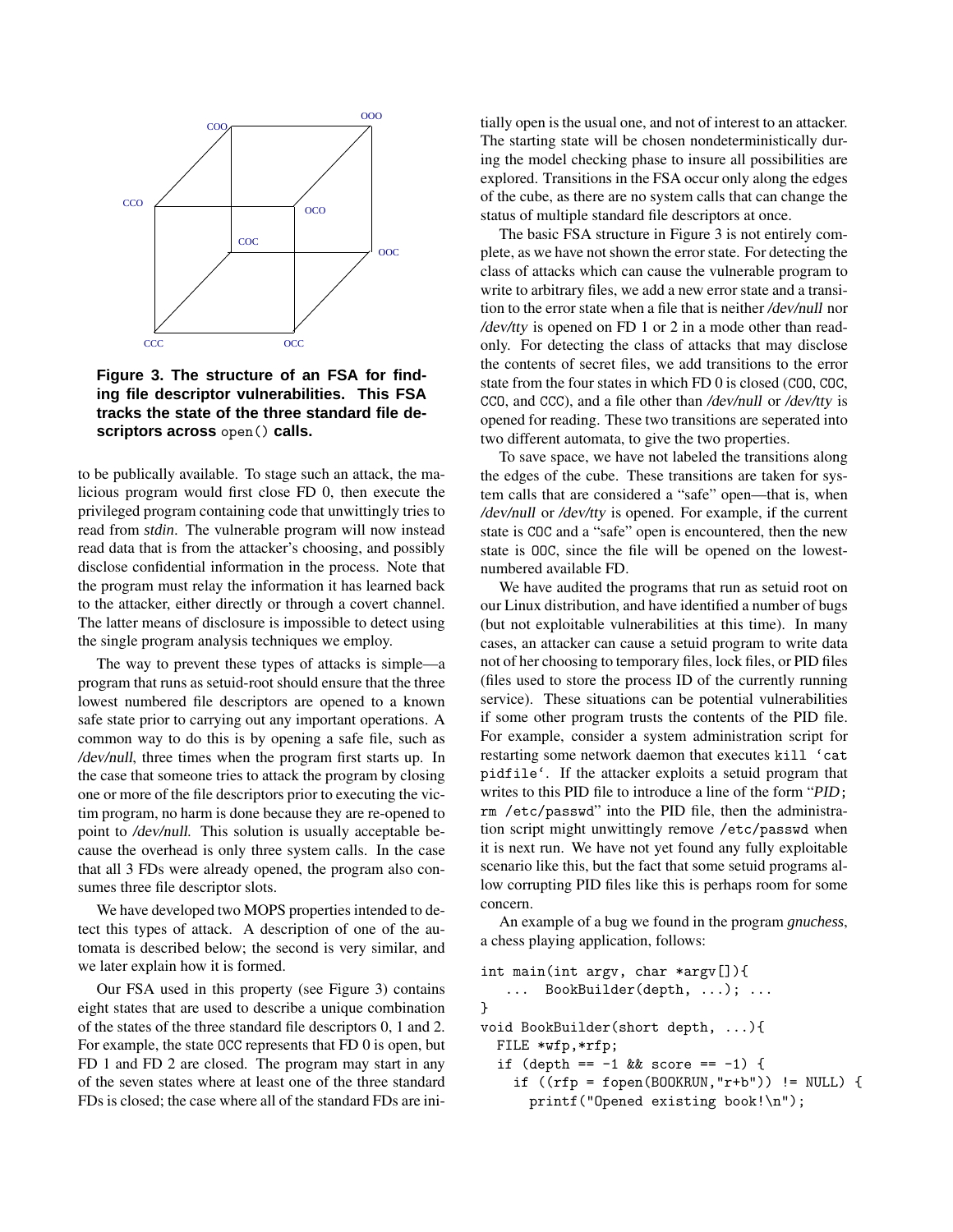```
} else {
 printf("Created new book!\n");
  wfp = fopen(BOOKRUN, "w+b");
  fclose(wfp);
  if ((rfp = fopen(BOOKRUN, "r+b")))== NULL) {
    printf("Could not create %s file\n",
        BOOKRUN);
  return;
  }
  ...
```
The function BookBuilder is called to manipulate and read from the playbook used by the game. Although there is no attack to compromise security, it is easy to see the bug. The playbook can become corrupted when a malicious user closes all file descriptors except standard out, and invokes the gnuchess program. The file *BOOKRUN* will then be opened onto standard out, and the subsequent writes from *printf()* can corrupt the book.

}

Table 3 shows the setuid applications for which we found bugs, and the results from running MOPS and our two file descriptor properties on them. There were two main sources of false positives: 1) the property does not track the UID privilege changes inside the program, so the program may drop privileges before opening files, and 2) the property did not recognize that the program safely opened /dev/null three times, due to a nonstandard invocation of safe opens. Unfortunately these are difficult false positives to recognize, because they require the user to look at the trace in its entirety as opposed to the usual points of interest (line numbers that caused transitions in the FSA). The presentation of our results differentiates betweens bugs and exploits. For this property, we classify bugs as programming mistakes that can cause unexpectd program behavior, but not necessarily lead to any compromise of security. For example, an attack that can compromise the contents of a non-important file, such as a lockfile, falls under the category of a bug. An exploit needs to have security concerns we have found none of these to date. However, it was surprising that many setuid programs did not open /dev/null three times before performing file operations, given that it has low overhead and guarantees safety with regards to this property.

#### **3.3 Secure Temporary Files**

Applications often use temporary files as a means for passing data to another application, writing log information, or storing temporary data. Often times on a Unix system, the files will be created in the /tmp directory, which is world writable and readable. For example, the GNU C compiler creates temporary files when it is compiling programs, and



### **Figure 4. An FSA to detect insecure uses of temporary files.**

later passes them to the linker. Many of the functions to create temporary files that are found in the C standard library are insecure. The reason is that they do not return a file descriptor, but rather a file name. An adversary that is able to predict the filename can thus create the file before the application has a chance to open or create it. This attack can give the adversary ownership of the temporary file, which is undesirable<sup>6</sup>.

We identified the set of insecure functions: mktemp, tmpnam, tempnam, and tmpfile. These functions should never be used. There is one function that can be secure, depending on how it is used: mkstemp. Security requires that the filename retrieved from mkstemp is never subsequently used in another system call: mkstemp returns both a file descriptor and a filename, but a secure program should not use the filename. Figure 4 illustrates our automaton.

In some situations a program may use an insecure function but still not have a vulnerability. An example of such a situation is a program that uses tempnam to create a temporary filename in /tmp, then attempts to open that file using the UNIX O CREAT and O EXCL flags. Combined, the flags ensure that the file does not already exist. The program can then check the return value from open to verify that an attacker did not first create the file. It is possible to modify the simple FSA presented in Figure 4 to detect these situations and not report them as false positives, however it makes the FSA much larger. In practice, it seems prudent to manually examine these situations anyway. One can imagine examples in which a program uses the flags but does not take the correct action based on the return value from open.

Table 4 shows the applications that violated the property by using one of the insecure calls. Table 5 shows the subset of bugs due to inappropriate use of the filename returned by mkstemp. These tables may be found in Appendix E.

Below we show a representative example of a program that violates the clause of our property that finds reuses

<sup>&</sup>lt;sup>6</sup>In the gcc example, an adversary could insert malicious code into a user's program by replacing the temporary file with the desired code.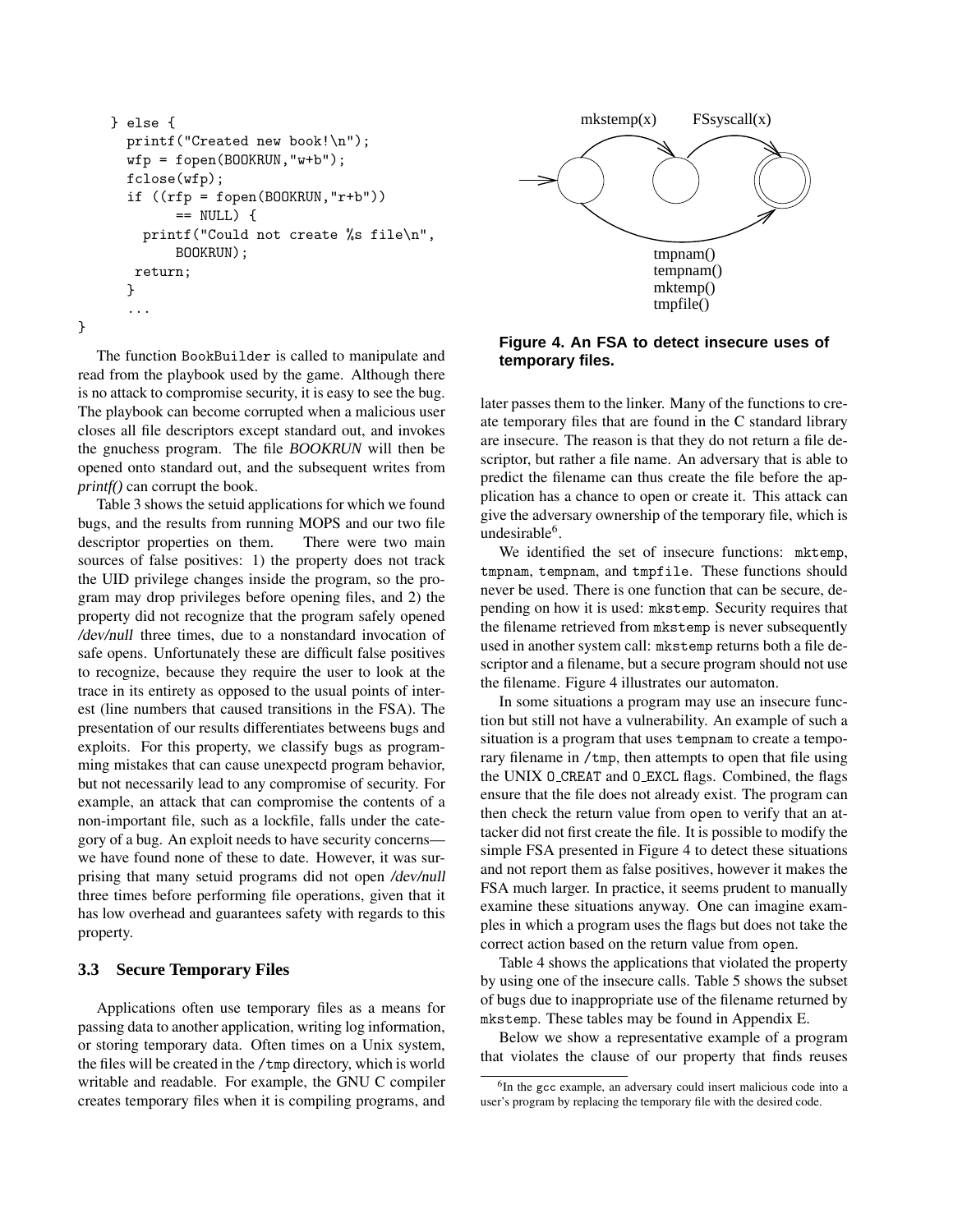of the parameter passed to mkstemp. Not only is this the most complicated example presented thus far, but it shows how the whole-program inter-procedural analysis was effective. The code will be presented in several fragments as they occur temporally while executing the program. The example comes from the program *yacc* from the package byacc-1.9-25.

```
static void open_files() {
  int fd;
  create_file_names();
  if (input_file == 0) {
    input_file = fopen(input_file_name, "r");if (input_file == 0)
       open_error(input_file_name);
    fd = mkstemp(action_file_name);
    if (fd < 0 || (action_file =
      f\text{dopen}(fd, "w")) == NULL) {
      if (fd \geq 0)close(fd);
      open_error(action_file_name);
    }
}
```
Before the above program fragment executes, there is some setup code that sets the value of the variable action file name. Specifically, it is a string whose first component is a pathname to a temporary directory (by default, it chooses /tmp, but this can be changed by defining an environment variable), and whose second component is a temporary file template<sup>7</sup>. The above code alone should be of concern to us. Recall that mkstemp returns a file descriptor that can be safely used, but the template passed to mkstemp is not safe to re-use. In this case, we see the template being passed to another function called open error:

```
void open_error(char *filename) {
  warnx("f - cannot open \"%s\"", filename);
  done(2);
}
```
From the above fragment it looks like the function warnx may be a good candidate for inspection because it is the recipient of the filename we are interested in tracking. Strangely enough, MOPS directs us to the function done:

```
void done(int k) {
  if (action_file)
    fclose(action_file);
  if (action_file_name[0])
    unlink(action_file_name);
```
Here we find the bug. The variable action file name, which is the template passed to mkstemp, is re-used as an argument to the unlink system call. This is unsafe. By the time we call unlink, the filename may no longer point to the location we think it does. Recall that the directory in which the file is being created may be world writable. An attacker that has write access to the file can change it to a symbolic link, and cause the program to unlink other unexpected files on the system. Unfortunately there does not appear to be a good resolution to the problem.

In addition to these two types of vulnerabilities, we have also investigated a third class that can arise on systems with old versions of *glibc*. In previous versions, the library functions for creating temporary files automatically set the permissions on the file to be world writable and readable by default. Therefore, programs must use the umask system call to change default file permissions before creating temporary files; if they do not, they will be vulnerable to attack. We used MOPS to find programs that use temporary files and do not first issue a umask call. Formally, if there exists a path from the program entry to a function call that creates a temporary file, and no umask call exists on the path, then MOPS will report an error.

We found that the overwhelming majority (greater than 90%) of programs do not use umask and thus would be vulnerable if used with old versions of *glibc*. However, the severity of these bugs is very low, and they are large in number, so we have not enumerated them here.

## **3.4 Attacks Against** strncpy

There are several common attacks against programs that misuse the standard library function strncpy. strncpy(d,s,n) copies a string of characters pointed to by s into the memory region designated by d. If s contains more than n characters, strncpy only copies the first n characters. If s contains fewer than n characters, strncpy copies all the characters in *s* and then fills *d* with null characters until the length of d reaches n.

strncpy is easy to misuse for two reasons. First, it encourages off-by-one errors if the programmer is not careful to compute the value of n precisely. Off-by-one errors can often cause the program to write past the end of an array bounds, which can in turn lead to buffer overrun attacks against the program. In particular, consider a case where the string buffer in question is allocated on the runtime stack (as it will be when the buffer is an array local to a function in C), and the user of the program is able to control the contents of the source of s. If the program writes past the end of the buffer, a malicious user may construct a special string s, such that when the program writes past the array bounds, it writes special code into the stack frame that corrupts the program. Secondly, because the function does not automat-

 ${}^{7}$ A template is a partial filename with a number of placeholders denoted by a special character X that will be filled in with random numbers by the function creating the temporary filename.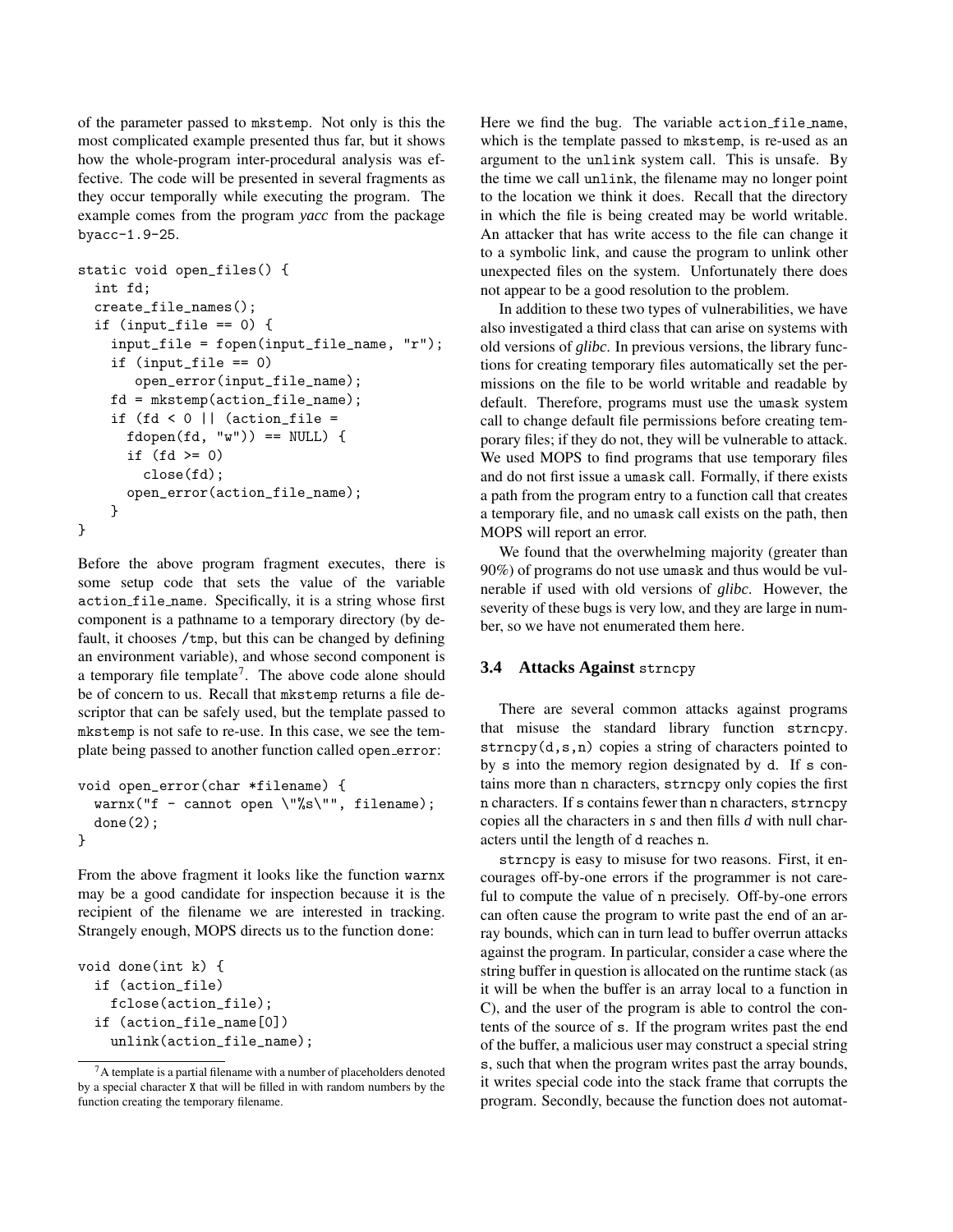ically null-terminate a string in all cases (for instance, when the size of the source string is larger than n), it is a common mistake for a program to create unterminated strings during its execution.

We have constructed an FSA to try and catch both scenarios as described above (see Figure 8). The intuition is that we identify several idioms that are correct ways to null terminate a string, and raise an alarm when one of these idioms is not used. For example, a common idiom is the following code sequence that is safe:

```
buf [sizeof(buf)-1] = \sqrt{0'};
strncpy(buf, \ldots, sizeof(buf)-1);
```
In the above case, the buffer will also be terminated. However, the following two cases show a common misuse of strncpy:

- buf  $[sizeof(buf)-1] = ' \0$ ; strncpy(buf, ..., sizeof(buf));
- memset(buf, 0, sizeof(buf)-1); strncpy(buf, ..., sizeof(buf)-1);

In the first unsafe example, the string is null-terminated before the strncpy, and the execution of the function subsequently may overwrite the null-terminating character. In the second unsafe example, memset is used to zero-out the destination buffer; unfortunately, it is misused—the third argument needs to be the size of the entire buffer. Our FSA attempts to detect patterns that appear fishy, and alerts the user to their presence. Pattern variables are used judiciously to make MOPS precisely match the null-terminating code to the strncpy code that uses the same buffers. The property requires more manual inspection than other properties, because we have chosen an approach where we identify correct behavior, then raise an alarm at code that does not match our expectations. Moreover, our property does not attempt to find all strncpy bugs, focusing instead on patterns that are particularly suspicious.

Our strncpy FSA has alerted us to a number of bugs. Below we show one of the most interesting examples. It comes from the program *xloadimage*:

```
void dumpImage(Image *image, char *type,
  char *filename, int verbose) {
  int a;
  char typename[32];
  char *optptr;
  optptr = index(type, ', ');
  if (optptr) {
    strncpy(typename, type, optptr - type);
    typename[optptr - type] = '\0;
  ...
```
In the above code fragment, MOPS identifies an idiom that does not appear to be safe. The character buffer typename is declared to be 32 bytes long, but the length passed to strncpy is computed entirely based on the second argument to the function dumpImage. We must verify that this string cannot be constructed in such a way that when  $optpr - type$  is computed, the result is longer than 32 bytes. MOPS is able to direct us to the call site of this function, in which we see the following (abbreviated):

```
newopt->info.dump.type= argv[++a];
```

```
...
```

```
dumpImage(dispimage, dump->info.dump.type,
  dump->info.dump.file, verbose);
```
Shockingly, the contents of the string come from the command line arguments, and can be set entirely by the user. Consequently, a malicious user can supply a carefully crafted argument to the function which causes the function dumpImage to write past the end of an array, causing a buffer overrun.

Unfortunately, this property produced 1378 unique warnings, too many to examine exhaustively by hand. Therefore, we picked a semi-random sample of 16 packages out of the set of 197 packages with one or more warning, yielding a set of 53 warnings. Examining these 53 warnings revealed 11 bugs spread among 6 packages, where in each case a string could be left unterminated or the strncpy() operation could overflow buffer bounds for some input. We did not attempt to assess the security implications of these bugs, though we expect that many of them could be exploited under some circumstances.

Based on this limited sample, we suspect that a full manual audit using MOPS would turn up many more strncpy() bugs. Since we saw 11 bugs among 53 warnings, this suggests a false positive rate of about 79%, and a true positive rate of about 21%. If all warnings are equally likely to correspond to real bugs, we might estimate that there are about  $1378 \times \frac{11}{53} \approx 286$  bugs, with a 95% confidence interval of between 165 to 468 bugs. Of course, these estimates are fairly rough, but our best prediction is that a full manual audit of all the MOPS warnings would turn up in excess of one hundred strncpy() bugs.

# **4 Related Work**

There is a broad and growing array of work on software model checking, and MOPS represents just one of several tools in this area. BLAST [12] and SLAM [2] are dataflowsensitive model checkers that use adaptive iterative refinement to narrow down the locations of bugs. Both have been used primarily on smaller programs, such as device drivers, but they are able to provide a much more precise analy-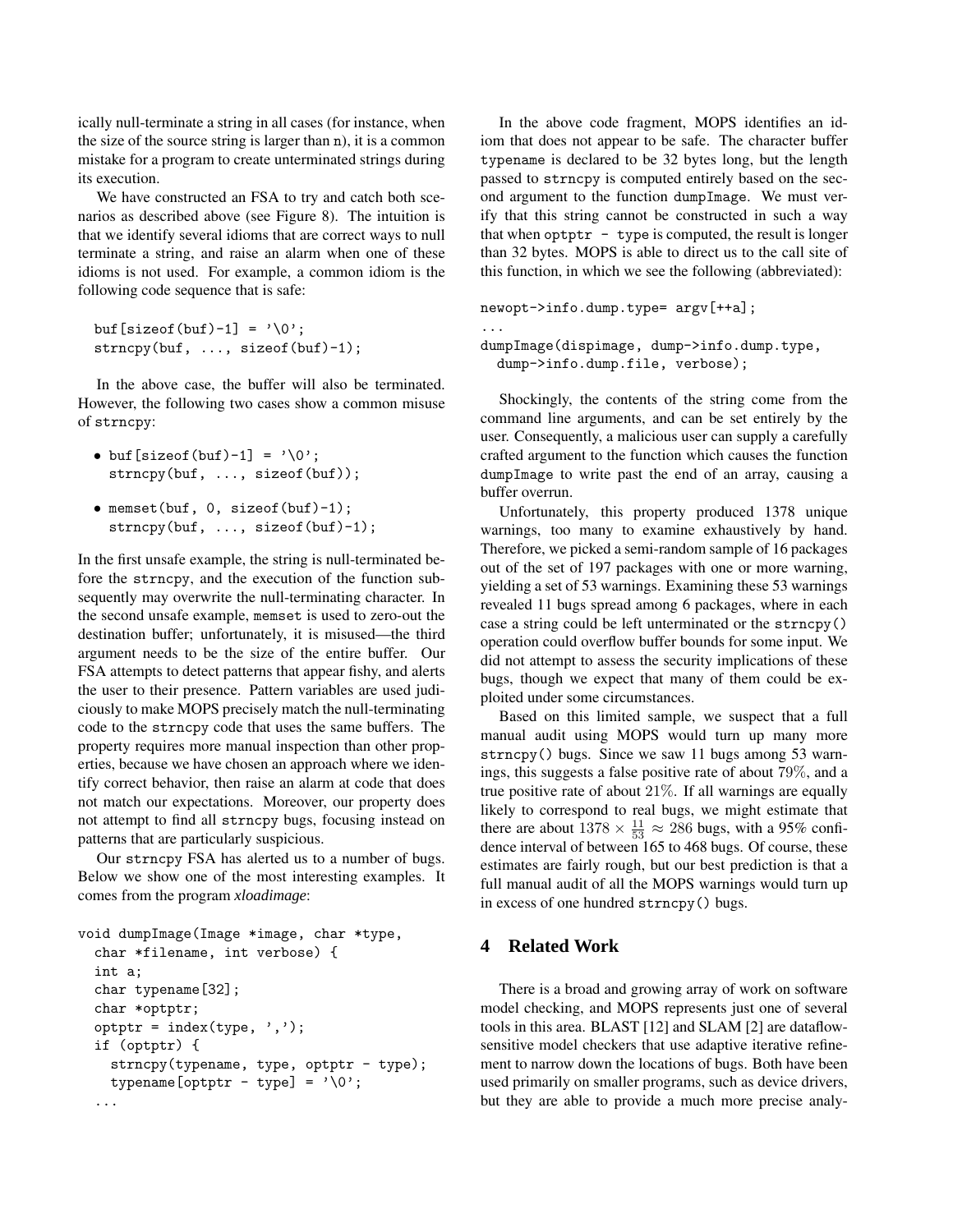sis. Similar to BLAST is MAGIC [4], a system that abstracts predicates and uses a theorem prover for dataflow analysis. CMC, a model checker for C and C++ programs [14], has been used on large-scale applications like the entire Linux kernel [11]. Metal, a ground-breaking bugfinding tool which is similar in concept to a model checker, has been very successful at finding a broad variety of rule violations in operating systems [1, 10]. Metal has been augmented with Z-ranking, a powerful technique for reducing the number of false positives, and used to find many bugs in large applications [13]. MOPS has previously been used to find bugs in eight security-relevant packages from the Red Hat distribution [5, 6]. However, none of these tools have yet been applied on as large a scale as shown in this paper.

File system race conditions have been extensively studied in the computer security literature. Bishop and Dilger first articulated the vulnerability pattern and developed a syntactic pattern-matching analysis for detecting TOCT-TOU vulnerabilities in C code [3]; however, because their analysis is not semantically based, it is unable to find many of the vulnerabilities found in this work. Dean and Hu propose a probabilistic defense that makes it very difficult for adversaries to win races [8]; however, their approach requires re-writing existing code. Also, some authors have proposed runtime program analysis methods to detect TOCTTOU bugs by monitoring program executions and preventing their exploitation [7]; our work differs by trying to find TOCTTOU bugs at compile time, rather than at runtime.

Today, the state of the art for most practitioners involves tools that scan program source code for simple syntactic patterns [15, 20]. For instance, RATS [16], ITS4 [18], Flawfinder [19], and PScan [9] are all based on analyzing the stream of tokens produced by the lexer to look for things like function calls to certain error-prone library calls. MOPS is able to look more deeply, both because of its ability to match on complex AST patterns and because of its ability to look for certain sequences of operations by using control-flow analysis. As a result, all of the properties described in this paper go beyond what those lexical tools can find. Nonetheless, the popularity of even very simple tools demonstrates a growing interest in security auditing tools.

## **5 Conclusion**

Our work demonstrates that large-scale model checking is feasible. We showed that it is possible to develop models of incorrect and insecure program behavior that are precise enough to prevent false positives from dwarfing the real bugs; also, as this work showed, many of these properties can be encoded in MOPS without serious loss of soundness. Thanks to the sophisticated error reporting in MOPS, we found that we were able to manually inspect all error traces. Consequently, we were able to find many (108) real exploitable software bugs; in several cases, we have crafted attacks to verify their validity. As a result of this experience, we are convinced that software model checking can easily be integrated into the development process, particularly when using model checkers like MOPS that can be integrated into build processes at the highest level.

## **References**

- [1] K. Ashcraft and D. Engler. Using programmer-written compiler extensions to catch security holes. In *Proceedings of IEEE Security and Privacy 2002*, 2002.
- [2] T. Ball and S. K. Rajamani. The SLAM project: Debugging system software via static analysis. In *POPL '02: Proceedings of the ACM SIGPLAN-SIGACT Conference on Principles of Programming Languages*, 2002.
- [3] M. Bishop and M. Dilger. Checking for race conditions in file accesses. *Computing Systems*, 9(2):131–152, Spring 1996.
- [4] S. Chaki, E. Clarke, A. Groce, S. Jha, and H. Veith. Modular verification of software components in C. In *International Conference on Software Engineering*, pages 385–395, May 2003.
- [5] H. Chen, D. Dean, and D. Wagner. Model checking one million lines of C code. In *Proceedings of the 11th Annual Network and Distributed System Security Symposium*, San Diego, CA, Feb. 4–6, 2004.
- [6] H. Chen and D. Wagner. MOPS: an infrastructure for examining security properties of software. In *Proceedings of the 9th ACM Conference on Computer and Communications Security (CCS)*, pages 235–244, Washington, DC, Nov. 18–22, 2002.
- [7] C. Cowan, S. Beattie, C. Wright, and G. Kroah-Hartman. RaceGuard: Kernel protection from temporary file race vulnerabilities. In *Proceedings of the Tenth USENIX Security Symposium*, 2001.
- [8] D. Dean and A. Hu. Fixing races for fun and profit. In *Proceedings of the Thirteenth Usenix Security Symposium*, Boston, MA, 2004.
- [9] A. DeKok. PScan: A limited problem scanner for C source files. Available at http://www.striker.ottawa.on.ca/ aland/pscan.
- [10] D. Engler, B. Chelf, A. Chou, and S. Hallem. Checking system rules using system-specific, programmer-written compiler extensions. In *OSDI*, 2000.
- [11] D. Engler and M. Musuvathi. Model-checking large network protocol implementations. In *Proceedings of the First Symposium on Networked Systems Design and Implementation*, 2004.
- [12] T. A. Henzinger, R. Jhala, R. Majumdar, and G. Sutre. Software verification with BLAST. In *Proceedings of the 10th SPIN Workshop on Model Checking Software*, 2003.
- [13] T. Kremenek and D. Engler. Z-Ranking: Using Statistical Analysis to Counter the Impact of Static Analysis Approximations. In *Proceedings of the 2003 Static Analysis Symposium*, 2003.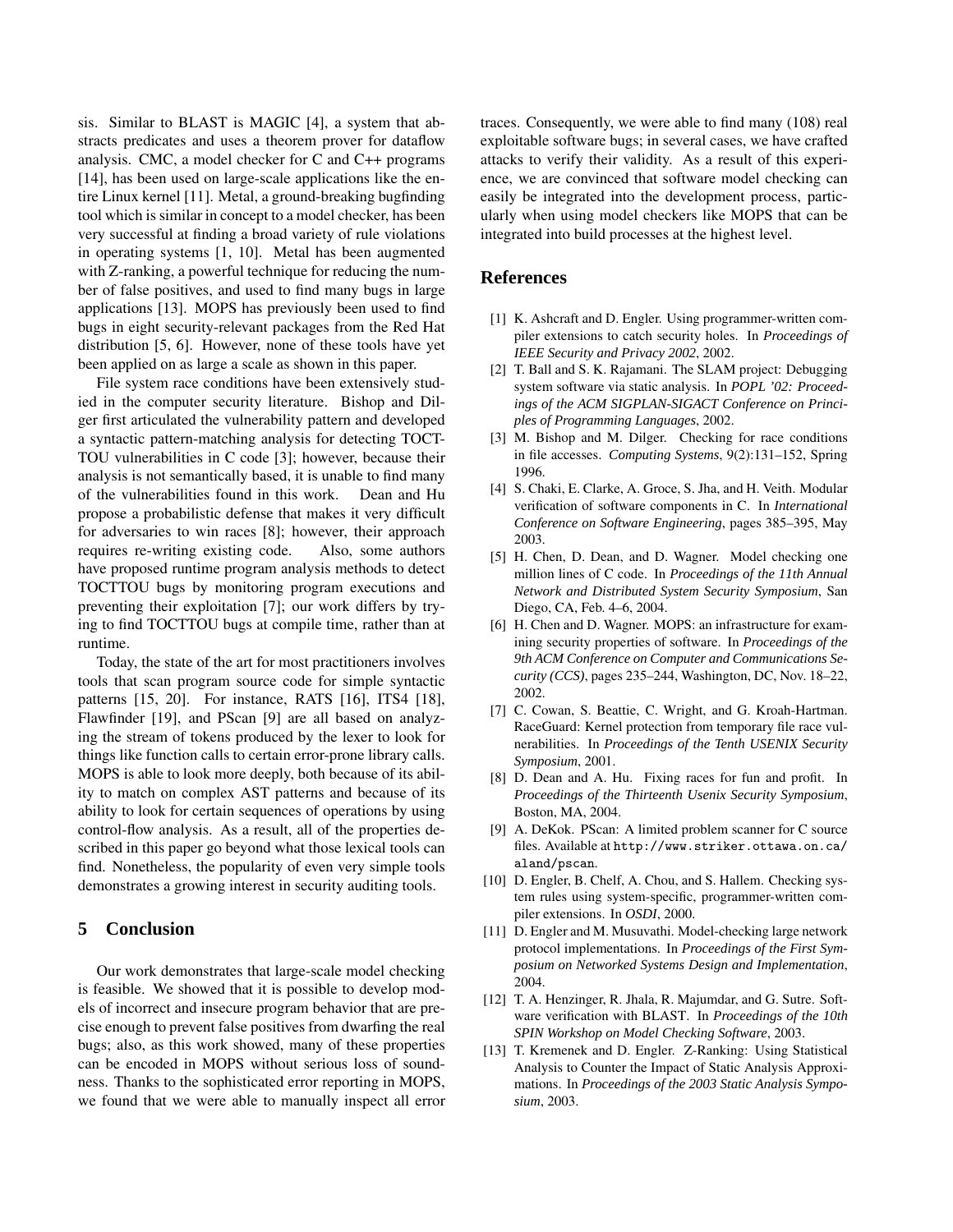- [14] M. Musuvathi, D. Park, A. Chou, D. R. Engler, and D. L. Dill. CMC: A Pragmatic Approach to Model Checking Real Code. In *Proceedings of the Fifth Symposium on Operating Systems Design and Implementation*, Dec. 2002.
- [15] J. Nazario. Source code scanners for better code, Jan. 2002. Available at http://www.linuxjournal.com/ /article.php?sid=5673.
- [16] Secure Software, Inc. RATS. Available at http://www. securesoftware.com/download\_rats.htm.
- [17] U. Shankar, K. Talwar, J. S. Foster, and D. Wagner. Detecting format string vulnerabilities with type qualifiers. In *Proceedings of the Eleventh Usenix Security Symposium*, pages 201–218, 2001.
- [18] J. Viega, J. Bloch, T. Kohno, and G. McGraw. ITS4: A Static Vulnerability Scanner for C and C++ Code. In *16th Annual Computer Security Applications Conference*, Dec. 2000.
- [19] D. Wheeler. Flawfinder. Available at http://www. dwheeler.com/flawfinder/.
- [20] J. Wilander. A comparison of publicly available tools for static intrusion prevention. In *7th Nordic Workshop on Secure IT Systems*, Nov. 2002.

# **A Efficient Model Checking with Pattern Variables**

### **A.1 Current implementation**

In the current version of MOPS, pattern variables are implemented in a very simple way. In a first pass, for each AST pattern—say,  $f(X, X)$ —mentioned in the FSA and containing a pattern variable, MOPS finds all potential matching subtrees in the program's parsed source code (treating the pattern variable temporarily as a wildcard). This is used to derive a set of possible instantiations for the pattern variable  $X$ , and this process is performed separately for each pattern variable occurring in the security property. In the second pass, MOPS uses these sets to exhaustively enumerate all possible assignments to the set of pattern variables. For each assignment, the pattern variables are instantiated and the model checker is applied. If there are  $k$  pattern variables, each with  $n$  possible instantiations, the model checker is invoked  $n^k$  times.

Formally, this algorithm may be described as follows. Let  $B(X_1, \ldots, X_k)$  be an FSA with pattern variables  $X_1, \ldots, X_k$ . Let P denote the program, expressed as a pushdown automaton, and let  $Stmts(P)$  denote the set of statements (ASTs) in P. Let  $L(P) \subseteq \Sigma^*$  denote the context-free language accepted by  $P$ , and similarly  $L(B(\cdots)) \subseteq \Sigma^*$  the regular language accepted by  $B(\cdots)$ . Our algorithm is:

 $\text{MATCHES}(B(X_1, \ldots, X_k), P)$ :

1. For  $i = 1, ..., k$ , do:

- 2. Set  $S_i := \emptyset$ .
- 3. For each pattern  $A(X_i)$  in B mentioning  $X_i$ , do:
- 4. If there is  $s \in \text{Stmts}(P)$  matching  $\exists X_i \cdot A(X_i)$ ,
- 5. Let s' be the AST subtree such that  $s = A(s')$ .
- 6. Add s' to  $S_i$ .

7. Return  $(S_1, \ldots, S_k)$ .

CHECK $(B(X_1, \ldots, X_k), P)$ :

- 1. Set  $(S_1, ..., S_k) := \text{MATCHES}(B(X_1, ..., X_k), P)$ .
- 2. For each *k*-tuple  $(x_1, \ldots, x_k)$  with  $x_i \in S_i$ , do:
- 3. If  $L(B(x_1, \ldots, x_k)) \cap L(P) \neq \emptyset$ , output an error trace.

Line 3 of CHECK is implemented by a call to a pushdown model checker, and accounts for the overwhelming majority of the runtime of this scheme.

This simple algorithm allows us to leverage a core model checker with no built-in support for pattern variables, and it has worked fairly well for us as long as pattern variables are used sparingly. However, it does come with significant performance overhead when pattern variables are used heavily.

#### **A.2 More Efficient Algorithms**

We are aware of more efficient algorithms for model checking properties with pattern variables, but we have not yet implemented them. One optimization is to pre-screen each assignment using a flow-insensitive program analysis, like this:

FASTCHECK $(B(X_1, \ldots, X_k), P)$ : 1. Set  $(S_1, ..., S_k) := \text{MATCHES}(B(X_1, ..., X_k), P)$ . 2. For each *k*-tuple  $(x_1, \ldots, x_k)$  with  $x_i \in S_i$ , do: 3. If  $L(B(x_1, \ldots, x_k)) \cap \text{Simts}(P)^* \neq \emptyset$ , then: 4. If  $L(B(x_1, \ldots, x_k)) \cap L(P) \neq \emptyset$ , then: 5. Output an error trace.

Note that Line 3 can be implemented efficiently, since it is a simple graph reachability problem: we mark each transition in  $B$  that matches some statement in  $P$  (when using the assignment  $X_1 \mapsto x_1, \ldots, X_k \mapsto x_k$ ), then we use depthfirst search to check whether  $B$ 's error state is reachable from B's start state by following only marked transitions. Here we have used the fact that  $\widetilde{L}(P) \subseteq \text{Stmts}(P)^*$  and the observation that the intersection of two regular languages can be computed efficiently. This amounts to using a cheap flow-insensitive program analysis to quickly screen out assignments that can't produce any error traces, following up with a more expensive flow-sensitive, context-sensitive pushdown model checker only where necessary. Most assignments won't survive the cheap screening phase, so this optimization should improve performance significantly.

#### **B User Interface for Error Reporting**

Errors—i.e., violations of the security property—are reported to the user in HTML format. The user is shown a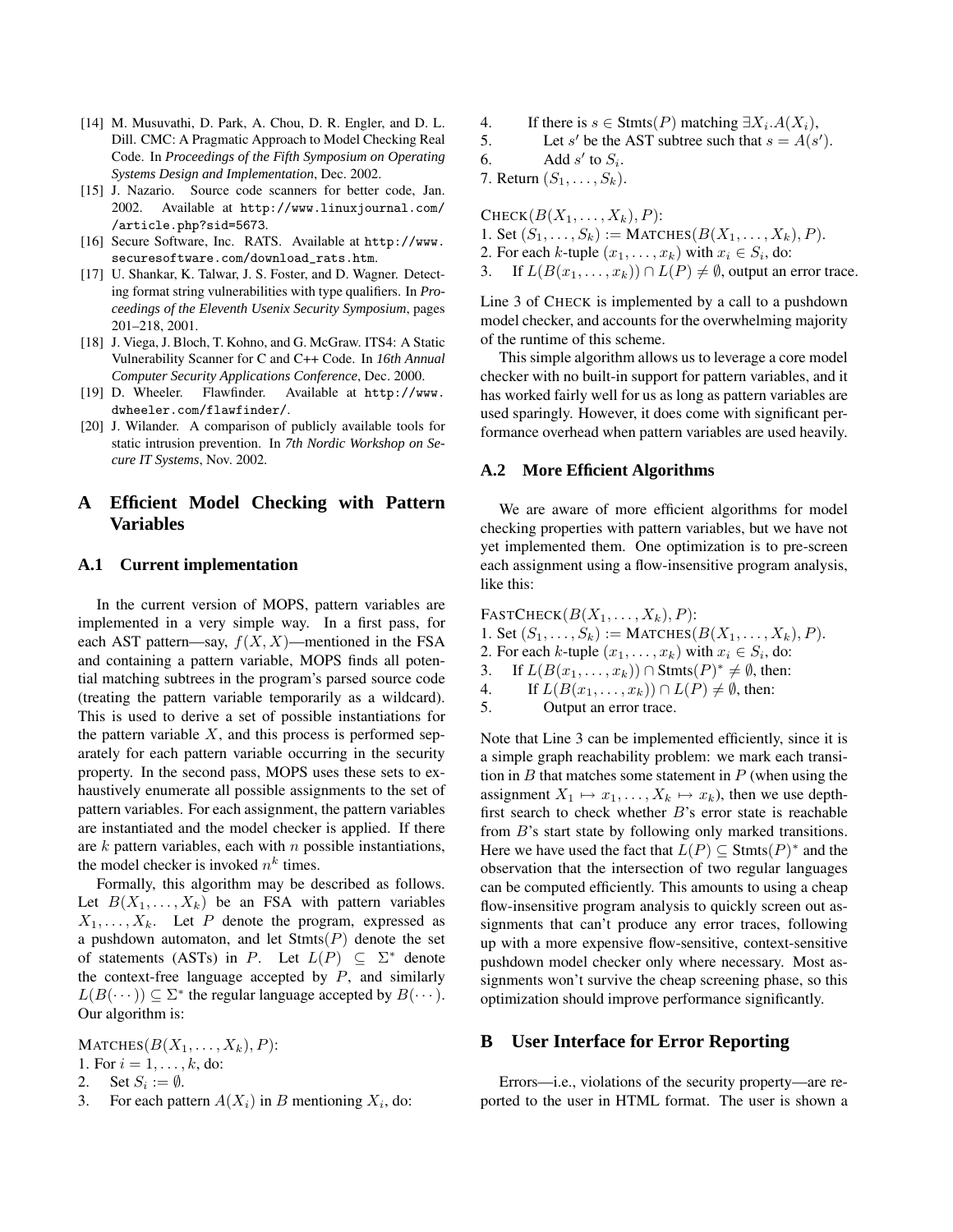brief explanation of what security rule was violated, accompanied by a set of error traces. Each error trace shows one path of execution through the program on which the property is violated, and thus explains why MOPS believes the program to be in error.

Our user interface (UI) displays error traces to the user concisely by highlighting FSA transitions and using an extended stack backtrace paradigm. Each statement in the trace where the property FSA changes states is likely to be particularly relevant to explaining the source of this error, so we always show each such transition. A full listing of all statements executed along this trace is usually far too long for a human to digest, so we summarize this information by showing a skeleton of the call stack. Any statement that does not cause an FSA transition is elided; any function whose body is entirely elided is itself elided; and this continues recursively. This leaves us with a tree in which each leaf is an FSA transition, and the path from the root to that leaf shows the stack backtrace at the time that FSA transition occurred.

An example may help clarify. Suppose we have a program where main() calls functions  $f(), g()$ , and  $h()$ , in that order;  $f()$  in turn calls  $f()()$  and then  $f1()$ ;  $g()$  calls  $g(0)$  and  $g(1)$ ; and similarly for  $h($ ). If the FSA transitions directly from the start state to the error state (in a single step) while executing the body of g1(), the error trace summary would look like this:

 $\blacksquare$  main()  $g()$  $g1()$ ■ Start  $\rightarrow$  Error

Note that the calls to, and bodies of,  $f()$ ,  $f(0)$ ,  $f(1)$ , and g0() have been elided, because they had no effect on the state of the FSA. Alternatively, suppose that the FSA had changed state twice along this trace, once in g1() and then again later in h0(). In that case, a trace summary might look like this:

 $\blacksquare$  main()  $g()$  $g1()$  $\blacksquare$  Start  $\rightarrow$  InProgress  $h()$  $h(0)$ 

 $\blacksquare$  InProgress  $\rightarrow$  Error

Trace summaries are interactive: clicking on one of the squares causes the body of that function to be expanded. This allows the user to see progressively more detailed error traces.

Our UI shows error traces in two panes, with a narrow left pane showing the trace summary and a right pane used



## **Figure 5. Our preliminary FSA to detect incorrect uses of** chroot()**. This FSA leads to a few false positives and is refined in Figure 6.**

to show the program source code. Clicking on any function call takes the right pane to the relevant call site in the source, and highlights that line of code. Clicking on an FSA transition goes to the statement that triggered the FSA to change states. Our experience is that if there is a bug in the program, it is most likely to be found where the last transition (the one that first enters the FSA's error state) occurs in some error trace. Therefore, by default our UI initially takes the user to the line of code matching the last FSA transition in this error trace.

## **C Correct Use of** chroot()

The chroot() system call is tricky to use properly, and historically some programs have been rendered vulnerable by a failure to follow safe usage patterns. To give some background, calling chroot(dir) is intended to confine the program within the portion of the filesystem under dir, the *jail*. This is implemented by the kernel as follows: after chroot(dir), the program's accesses to / are mapped to dir in the underlying filesystem (so that dir acts as the root of the filesystem for this one process), and as a security check the program's accesses to .. from within that directory are re-directed so that the program cannot escape from its jail. So long as the program starts within this jail, the chroot() call is irrevocable: even if the program is later penetrated through, say, a buffer overrun, the attacker will not be able to escape this jail or affect any part of the filesystem outside of the jail. Consequently, many securitysensitive programs use the chroot () system call to voluntarily give up unneeded privileges and thereby reduce the consequences from any unexpected security compromises.

However, there is a subtle pitfall here. Due to the way that most Unix kernels implement this functionality, if the program's current working directory is outside the jail at the time of the chroot() call, it is possible to escape the jail. Consider a program whose current directory is initially /home/joe, and that calls chroot("/var/jail")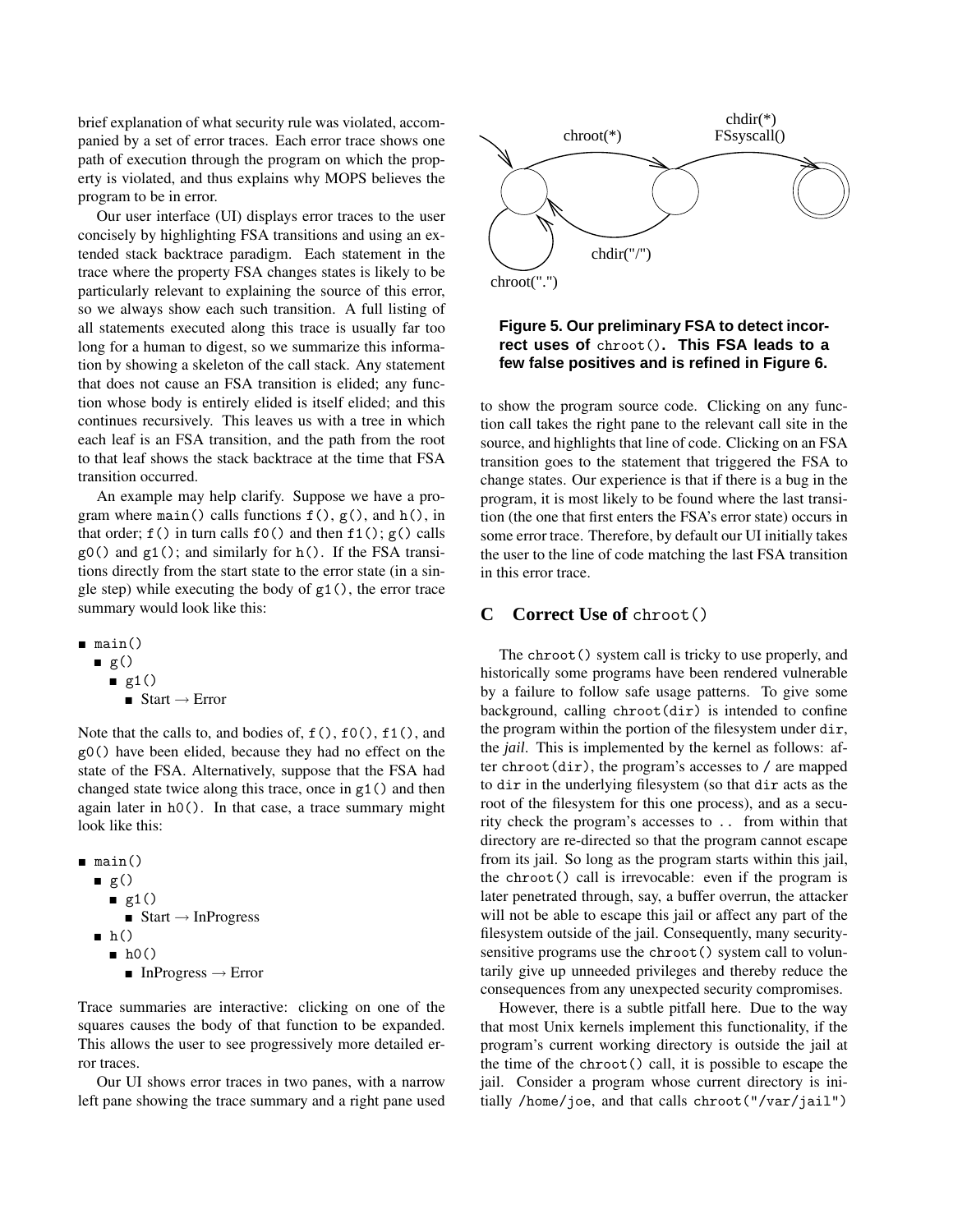but never changes its current directory. Suppose there is a vulnerability that allows an attacker to subsequently take control of the program, and the attacker executes  $chdir(".../...")$ . This will succeed in changing the current directory to / (the real root of the filesystem, not the jail): directory traversal has never attempted to look up the name . from within the directory /var/jail, so the security checks are never triggered. At this point the attacker can modify the entire filesystem at will simply by using relative paths to refer to files outside the jail. In effect, this exploits a deficiency in the kernel's implementation of the chroot() system call.

One might think it would be easy to modify the kernel to eliminate this vulnerability, and indeed it would be, if not for one difficulty: this dangerous behavior has been enshrined in the POSIX standard as required for POSIX compliance. Consequently, most<sup>8</sup> Unix kernels retain this dangerous functionality.

This, then, is a nasty pitfall for the unwary programmer; if the programmer is not careful, her intent to confine an untrusted program can be foiled. To prevent this risk, the safe way to use chroot() isto make sure that the program's current working directory<sup>9</sup> is within the jail. The simplest pattern is to simply use

chroot(dir);  $chdir("/")$ ;

in place of chroot(dir).

Accordingly, we built a property to look for deviations from this safe pattern. Any program that calls chroot() and subsequently performs any filesystem-related call without first executing chdir("/") is declared in violation. We quickly discovered that we needed to modify the property to recognize error-handling code, like the following, as safe:

```
rv = chroot(dir);
if (rv < 0) {
  perror("chroot");
  exit(1);}
chdir("/");
```
Therefore, as a special case, we modified the property so that any program trace that exits immediately after a chroot() is not considered an error, even if it fails to call chdir("/") before exiting. See Figure 5 for a graphical depiction of the corresponding FSA. We define *FSsyscall* to be any system call that interacts explicitly or implicitly with



**Figure 6. Our refined FSA for detecting** chroot() **vulnerabilities. This improves on the FSA in Figure 5 by reducing false positives.**

the file system. There are over 100, so we do not list them here.

After running this property across all Red Hat packages, we discovered several other common idioms for using chroot() that are safe. Because these idioms were not included in the aforementioned property, they led to 5 false positives. In particular, one safe idiom is

```
chdir(dir);
chroot(dir);
```
Similarly, another safe pattern is to move to the desired directory and then execute

```
chroot(".");
```
The obvious next step is to refine the FSA to allow all three of these patterns of usage. This refinement step turned out to be rather tricky, partially because chdir $(X)$ ;  $chroot(X)$  is safe but  $chdir(X)$ ; chroot(Y) is not. We implemented this with a judicious use of pattern variables. See Figure 6.

With the aid of the refined property, we were able to confirm that none of the Red Hat packages contain unsafe usages of chroot(). There was only one false positive; see Figure 7. Arguably, the offending code segment should have been written more clearly, though the programmer has added a comment to clarify what is going on here. For comparison, there were 51 uses of chroot() spread across 30

<sup>&</sup>lt;sup>8</sup>Not all Unices have allowed this dangerous behavior to remain. OpenBSD has decided to forsake standards compliance in favor of reducing the risk of attack.

<sup>&</sup>lt;sup>9</sup>Similar care must be taken with any open file descriptors the program might retain across the chroot() call. Our property does not attempt to check this requirement.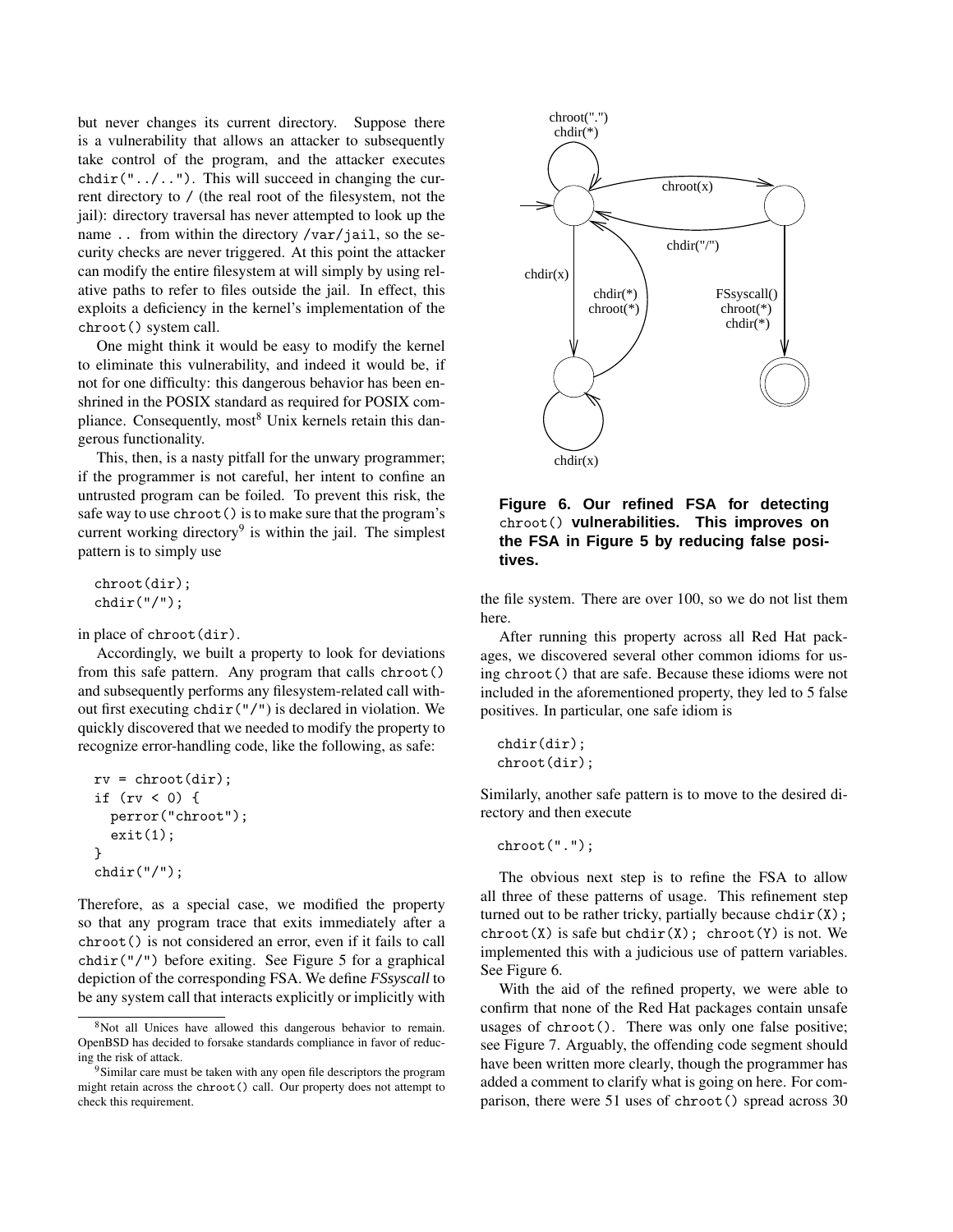```
if (guest || restricted) {
    if (chroot(pw->pw_dir) < 0)
        goto bad;
}
if (krb5_seteuid((uid_t)pw->pw_uid) < 0)
    goto bad;
if (guest) {
    /*
     * We MUST do a chdir() after the chroot. Otherwise
     * the old current directory will be accessible as "."
     * outside the new root!
     */
    if (chdir("/") < 0)
        goto bad;
} else {
    if (chdir(restricted ? "/" : pw->pw\_dir) < 0) {
        if (chdir("/") < 0)goto bad;
    }
}
```
**Figure 7. The only false positive for the** chroot() **property. This code, taken from Kerberos 5's ftpd program, is safe; however, MOPS is unable to prove its safety, since MOPS does not perform path-sensitive data flow analysis.**

different packages in the Red Hat sources. The low false positive rate shows that our refined property could reasonably be applied as part of standard development and release processes.

## **D Preventing Format String Vulnerabilities**

Some library functions are passed arguments containing format strings. For example, printf()'s first argument is a format string, and special sequences in it, such as %d, %s, etc., are replaced by values located on the stack. However, if the program passes an untrusted format string to printf(), a problem arises: the program will blindly attempt to retrieve values from the stack. This can lead to a compromise of security, as the user can specify format strings that cause printf() to write to arbitrary locations in memory. For example, suppose buf is a character buffer supplied by the user; then the call printf(buf) will introduce a security vulnerability. The correct usage is printf("%s", buf). This type of vulnerability has been explored in previous work [17].

We detect potential format string vulnerabilities in a crude fashion: we identify all places in the code where format string functions may be supplied with non-constant character strings. Note that this introduces many false positives: for instance, printf(buf) might be safe if buf is a buffer known not to contain any format string sequences (for instance, it may have been initialized elsewhere to a value not under user control), but MOPS has no way of recognizing its safety in this case. Nonetheless, despite the presence of false positives, this simple property does represent one way to find all potential format string bugs in C code. We have built a FSA that identifies all format string functions and checks for non-constant arguments. Our FSA understands 61 different format string-related functions, and thereby generalizes and extends the set of functions checked for in Flawfinder, RATS, ITS4, and PScan.

After some experimentation, we soon encountered one important idiom with non-constant arguments to printf that is nonetheless recognizably safe. For instance, printf(gettext(s)) is safe if s is a constant string, since we know the argument to printf will not contain a format string. Here we are assuming that the internationalization table is not maliciously constructed, hence the value gettext(s) can be trusted. We extended our FSA to recognize these additional safe programming idioms, thus reducing the number of false positives. With these improvements, we expect that our property will find at least as many bugs as previous tools, like RATS, ITS4, Flawfinder, and PScan, but with somewhat fewer false positives.

Nonetheless, when applying this property on all Red Hat 9 packages, the number of false positives still remains very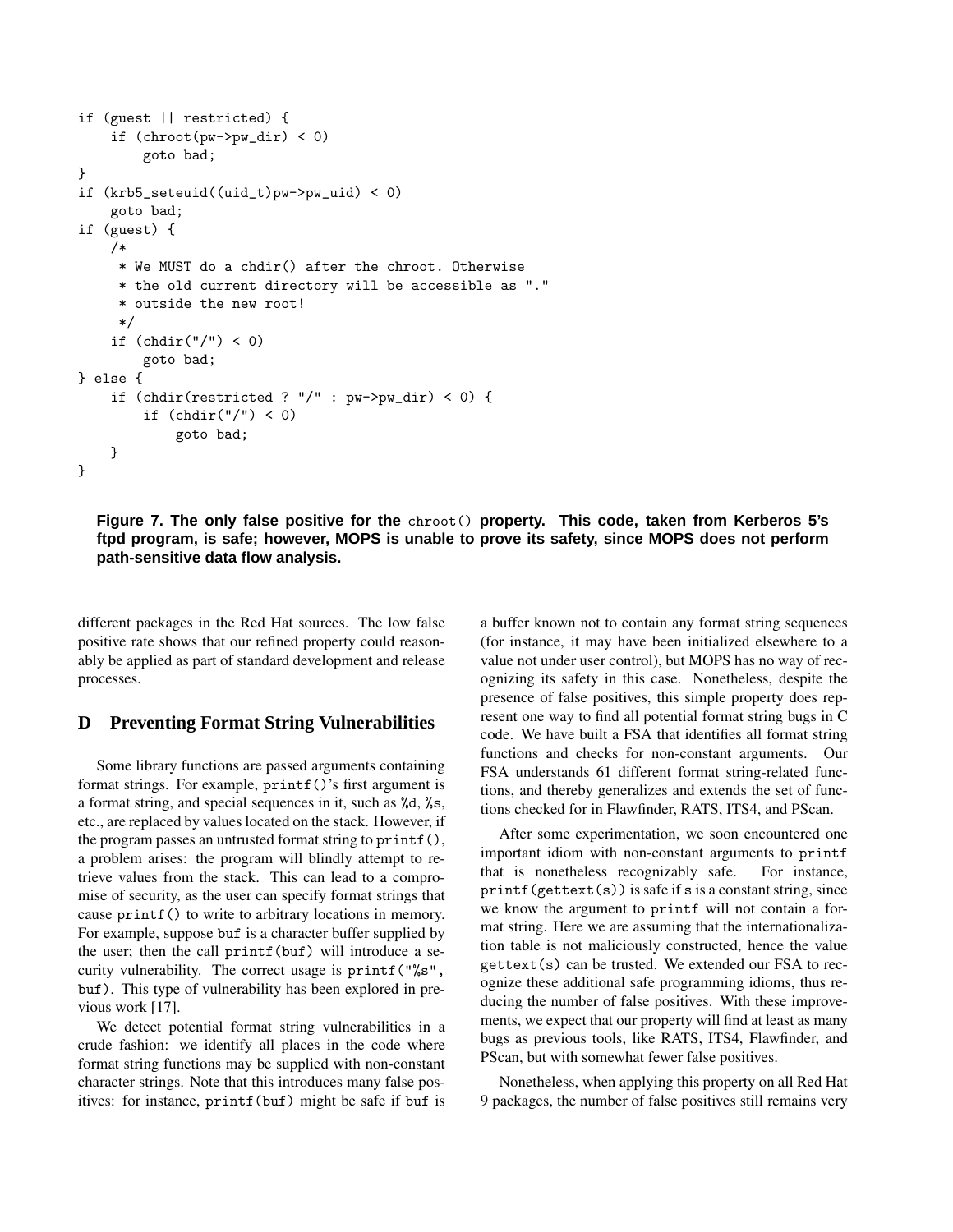large. We have mainly used this example to illustrate the versatility of MOPS; our auditing is incomplete, and we have no plans to investigate all packages—partly due to the sheer magnitude of traces that need to be examined.

# **E Results**

Tables 2, 3, 4, and 5 give further details on the results of our analysis of Red Hat 9 packages. For each package, we show the program affected, the number of warnings (counted in terms of the number of trace groups), and the number of real security bugs. For space reasons, our summary for the TOCTTOU property omits those packages with no real bugs.

| Package                 | Program         | Warnings       | <b>Bugs</b>    |
|-------------------------|-----------------|----------------|----------------|
| binutils-2.13.90.0.18-9 | ar              | $\overline{2}$ | 1              |
| coreutils-4.5.3-19      | chown           | 3              | $\overline{c}$ |
| coreutils-4.5.3-19      | chmod           | $\overline{2}$ | 1              |
| coreutils- $4.5.3-19$   | cp              | $\overline{2}$ | 1              |
| $dos2unix-3.1-15$       | $d$ os $2$ unix | $\overline{4}$ | $\overline{c}$ |
| ftpcopy- $0.5.2-2$      | ftpcopy         | 8              | $\overline{3}$ |
| gaim-0.59.8-0           | gaim            | $\overline{3}$ | $\overline{3}$ |
| $joe-2.9.7-12$          | joe             | $\mathbf{1}$   | $\mathbf{1}$   |
| jpilot-0.99.2-1         | jpilot          | $\overline{2}$ | 1              |
| initscripts-7.14-1      | minilogd        | $\overline{1}$ | 1              |
| $inn-2.3.4-2$           | fastrm          | 1              | 1              |
| isdn4k-utils-3.1-62     | idsnlog         | 4              | 1              |
| lrzsz-0.12.20-16        | lsz             | $\overline{4}$ | 1              |
| LPRng-3.8.19-3          | checkpc         | 8              | 1              |
| make-3.79.1-17          | make            | 1              | 1              |
| $mc-4.6.0-4$            | mc              | 5              | $\mathbf{1}$   |
| $ncompress-4.2.4-33$    | compress        | $\overline{2}$ | 1              |
| nmap-3.00-4             | nmap            | $\overline{c}$ | 1              |
| nmh-1.0.4-18            | ali             | 1              | 1              |
| pam-0.75-48             | pam_console     | 5              | 1              |
| postfix-1.1.11-11       | postlock        | $\overline{2}$ | 1              |
| postgresql-7.3.2-3      | psql            | $\overline{4}$ | 1              |
| rdist-6.1.5-26          | rdist           | 18             | $\overline{3}$ |
| rsh-0.17-14             | rcp             | $\overline{4}$ | $\overline{2}$ |
| strace-4.4.95-2         | strace          | 1              | 1              |
| symlinks-1.2-18         | symlinks        | $\overline{4}$ | $\overline{2}$ |
| talk-0.17-20            | talkd           | $\mathbf{1}$   | $\mathbf{1}$   |
| $unix2dos-2.2-19$       | unix2dos        | 4              | $\overline{2}$ |
| $util$ -linux-2.11y-9   | sln             | $\overline{2}$ | 1              |
| zip-2.3-16              | zip             | 7              | 1              |
| Total                   |                 | 108            | 41             |

**Table 2. Results: the TOCTTOU property.**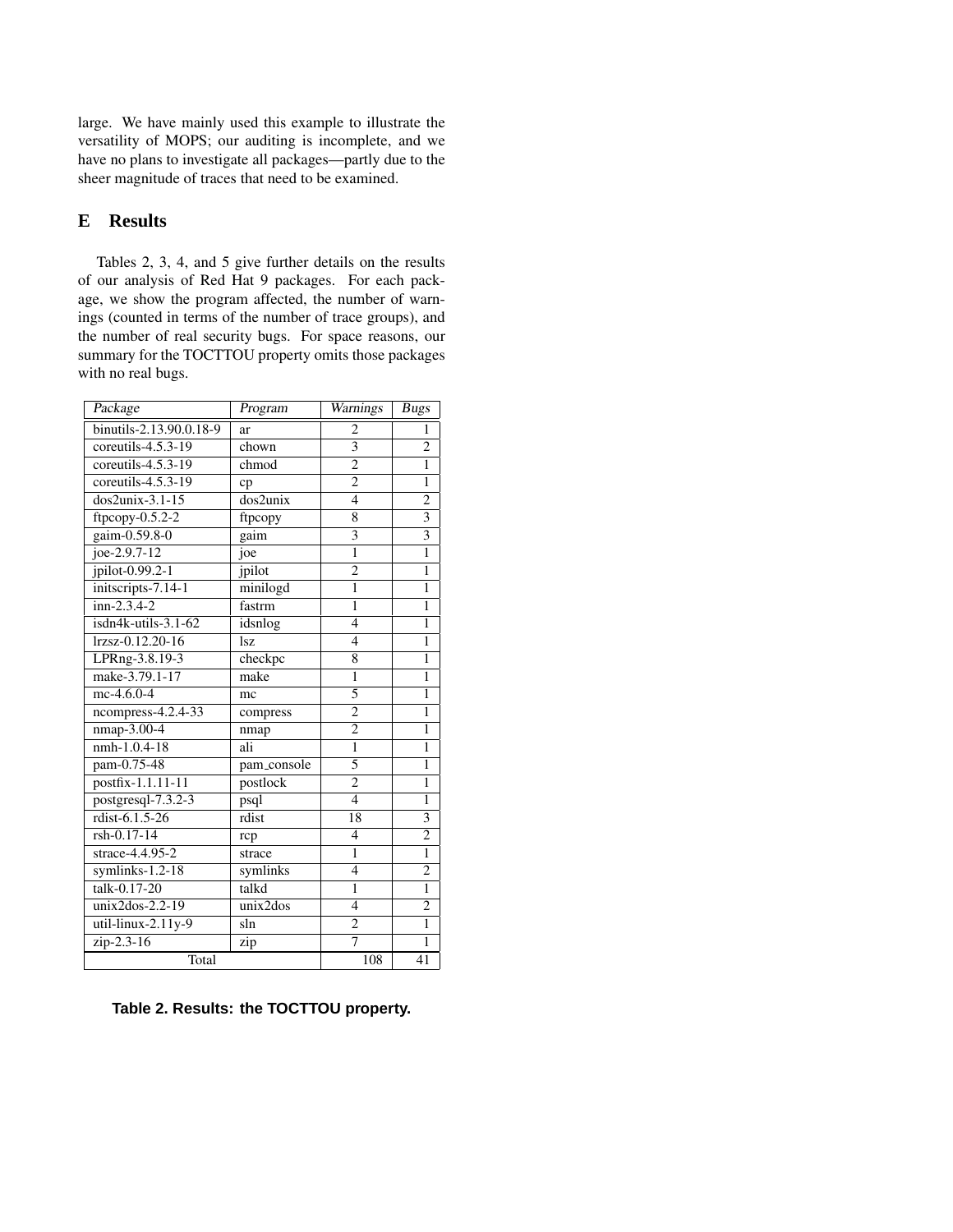

**Figure 8. Our FSA for finding vulnerabilities arising from a misuse of** *strncpy***.**

| Package                    | Program          | Warnings       | <b>Bugs</b>    | Exploits       |
|----------------------------|------------------|----------------|----------------|----------------|
| amanda-server-2.4.3-4      | dumper           | $\overline{c}$ |                | 0              |
| amanda-server-2.4.3-4      | amcheck          | 4              | $\overline{c}$ | $\theta$       |
| at-3.1.8-33                | at               | $\overline{2}$ | 1              | $\overline{0}$ |
| gnuchess- $5.02-11$        | gnuchess         | 6              | 1              | $\theta$       |
| httpd-2.0.40-21            | suexec           | $\overline{2}$ | 1              | $\theta$       |
| $inn-2.3.4-2$              | rnews            | 5              | 1              | $\theta$       |
| isdn $4k$ -utils- $3.1-62$ | userisdncntrl    | 1              | 1              | $\theta$       |
| kon2-0.3.9b-16             | kon              | 3              | 1              | $\theta$       |
| lockdev-1.0.0-23           | lockdev          |                | 1              | $\theta$       |
| mgetty-1.1.30-2            | faxq-helper      | 5              | 4              | $\theta$       |
| $ncpfs-2.2.1-1$            | ncplogin, ncpmap | 9              |                | $\theta$       |
| rsh-0.17-14                | rcp              | $\overline{c}$ | 1              | $\theta$       |
| slocate-2.6-8              | slocate          | 3              | 1              | $\theta$       |
| sudo-1.6.6-3               | sudo             | 3              | $\overline{c}$ | $\theta$       |
| $util$ -linux-2.11y-9      | chfn, chsh       | 3              |                | $\theta$       |
| uucp-1.06.1-47             | cu               | $\overline{2}$ | 1              | $\theta$       |
| vixie-cron- $3.0$ . 1-74   | crontab          | 3              |                | $\theta$       |
| Total                      |                  | 56             | 22             | 0              |

**Table 3. Results: the standard file descriptor property.**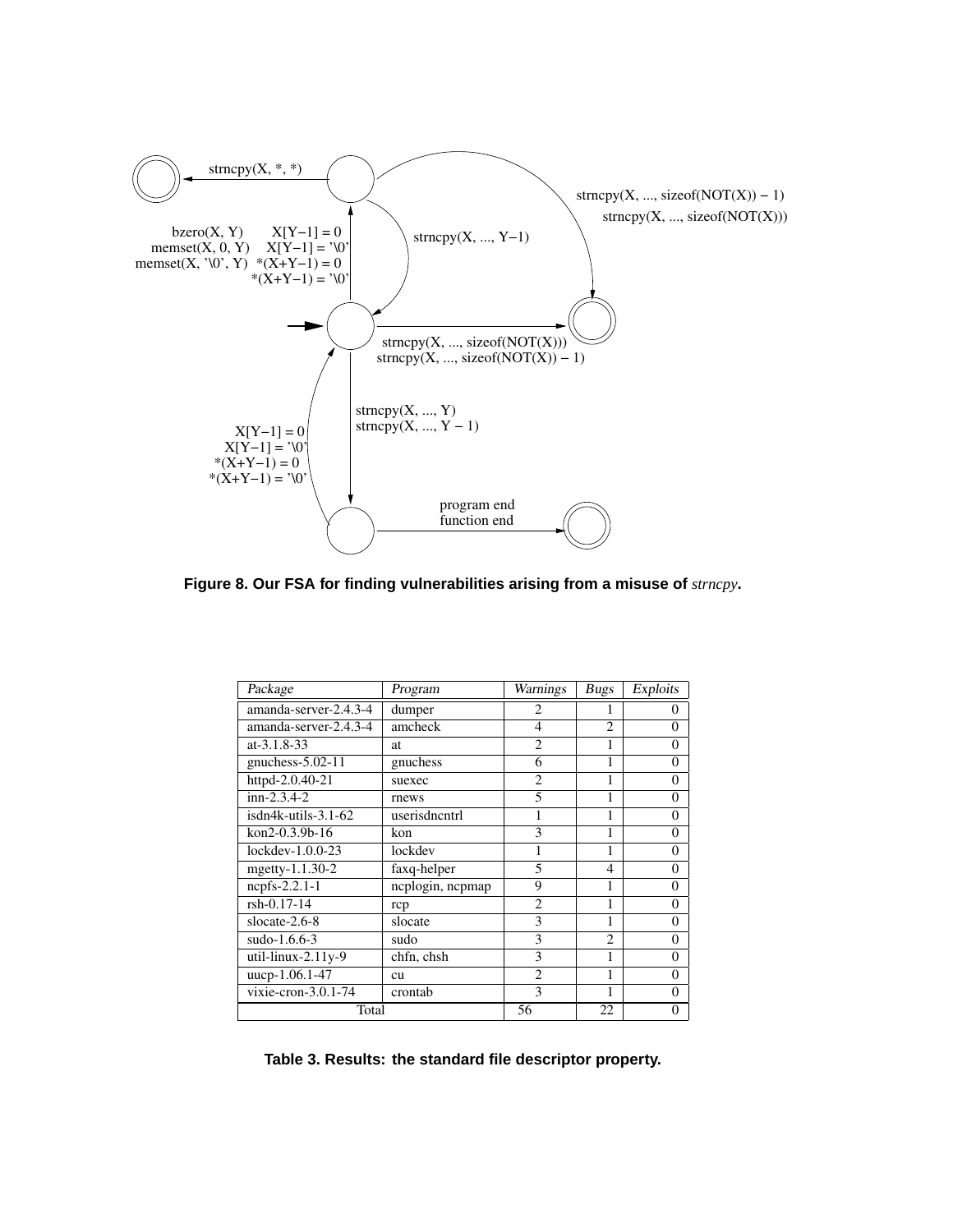| Package                         | Program        | Warnings       | <b>Bugs</b>    |
|---------------------------------|----------------|----------------|----------------|
| anacron-2.3-25                  | anacron        | $\mathbf{1}$   | $\theta$       |
| binutils-2.13.90.0.18-9         | ar             | $\overline{c}$ | $\overline{c}$ |
| compat-gcc-7.3-2.96.118         | texindex       | 1              | $\overline{0}$ |
| cproto-4.6-15                   | cproto         | 1              | $\theta$       |
| $inn-2.3.4-2$                   | actsync        | $\mathbf{1}$   | $\overline{0}$ |
| $inn-2.3.4-2$                   | ctlinnd        | $\mathbf{1}$   | $\theta$       |
| $inn-2.3.4-2$                   | innxmit        | $\overline{1}$ | $\overline{0}$ |
| $inn-2.3.4-2$                   | rnews          | $\mathbf{1}$   | $\theta$       |
| $inn-2.3.4-2$                   | shrinkfile     | 1              | $\overline{0}$ |
| imap-2001a-18                   | impad          | $\mathbf{1}$   | 1              |
| isdn4k-utils-3.1-62             | vbox           | $\overline{c}$ | $\overline{0}$ |
| $krb5-1.2.7-10$                 | kprop          | $\overline{1}$ | $\theta$       |
| $\overline{\text{lha-1.14i-9}}$ | lha            | 1              | $\theta$       |
| libungif-4.1.0-15               | gifinto        | 1              | 1              |
| lrzsz-0.12.20-16                | lrz            | $\mathbf{1}$   | 1              |
| $1v-4.49.4-9$                   | $\mathbf{v}$   | $\overline{2}$ | $\overline{0}$ |
| $m4-1.4.1-13$                   | m4             | $\mathbf{1}$   | $\theta$       |
| mailx-8.1.1-28                  | mail           | 1              | 0              |
| mikmod-3.1.6-20                 | mikmod         | $\mathbf{1}$   | 1              |
| mpage-2.5.3-3                   | mpage          | $\mathbf{1}$   | $\overline{0}$ |
| ncurses4-5.0-11                 | tic            | $\mathbf{1}$   | 1              |
| nmh-1.0.4-18                    | comp           | $\overline{2}$ | $\theta$       |
| patch-2.5.4-16                  | patch          | $\mathbf{1}$   | $\overline{0}$ |
| patchutils-0.2.19-1             | interdiff      | $\mathbf{1}$   | $\theta$       |
| pine-4.44-18                    | impad          | $\mathbf{1}$   | $\theta$       |
| $pinfo-0.6.6-4$                 | pinfo          | $\mathbf{1}$   | $\overline{0}$ |
| psutils-1.17-19                 | psbook         | 1              | 0              |
| $res-5.7-20$                    | $\overline{c}$ | $\overline{2}$ | $\overline{0}$ |
| rdist-6.1.5-26                  | rdistd         | $\mathbf{1}$   | 1              |
| rdist-6.1.5-26                  | rdist          | $\mathbf{1}$   | 1              |
| $util-linux-2.11y-9$            | pg             | $\overline{2}$ | $\overline{0}$ |
| vnc-3.3.3r2-47                  | imake          | $\overline{c}$ | 0              |
| x3270-3.2.19-4                  | mkfb           | $\overline{1}$ | $\overline{0}$ |
| Total                           |                | 40             | $\overline{9}$ |

**Table 4. Results: insecure creation of temporary files (excluding** *mkstemp* **template reuse; see Table 5).**